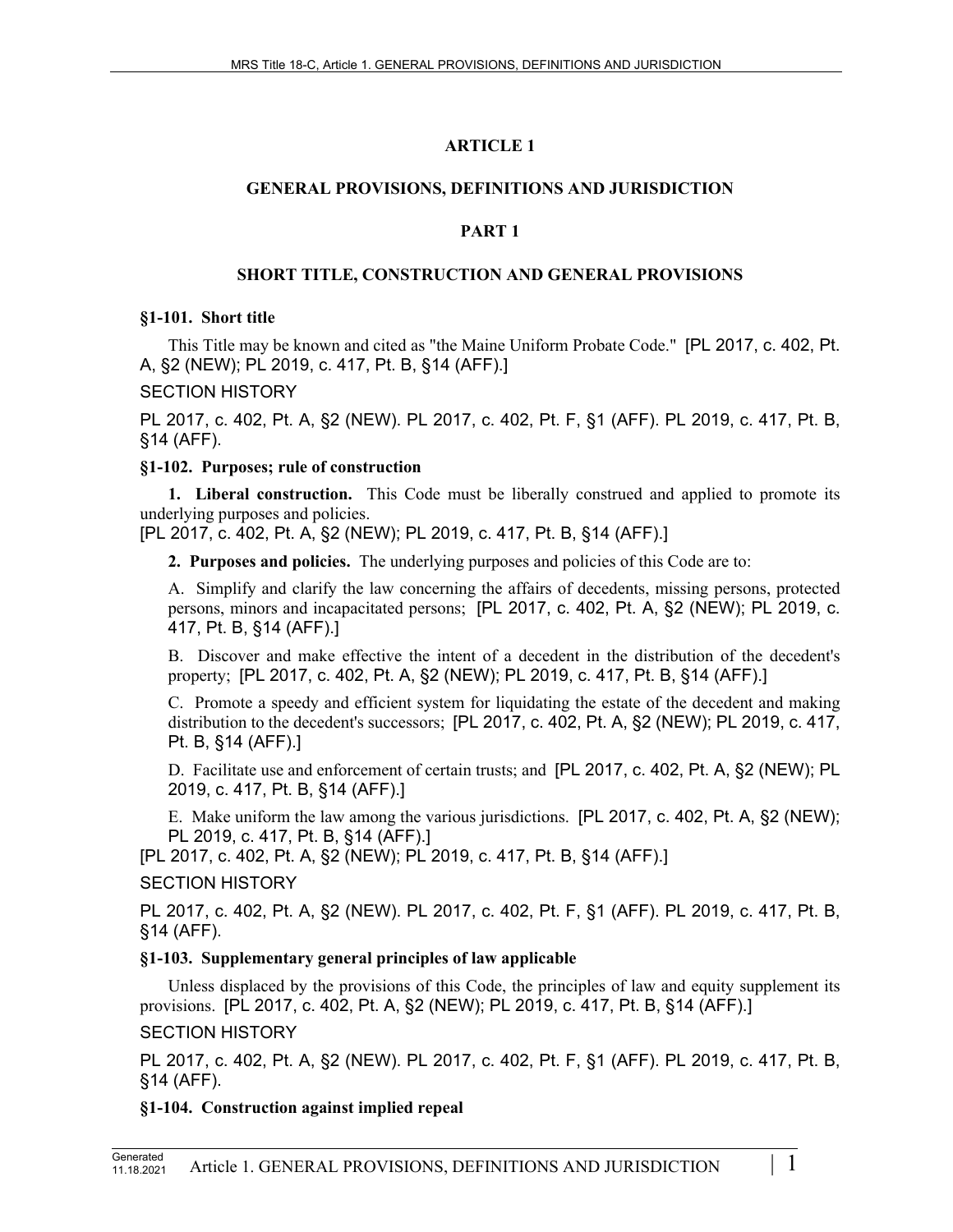This Code is a general act intended to provide unified coverage of its subject matter and no part of it may be considered impliedly repealed by subsequent legislation if it can reasonably be avoided. [PL 2017, c. 402, Pt. A, §2 (NEW); PL 2019, c. 417, Pt. B, §14 (AFF).]

#### SECTION HISTORY

PL 2017, c. 402, Pt. A, §2 (NEW). PL 2017, c. 402, Pt. F, §1 (AFF). PL 2019, c. 417, Pt. B, §14 (AFF).

#### **§1-105. Effect of fraud and evasion**

Whenever fraud has been perpetrated in connection with any proceeding or in any statement filed under this Code or if fraud is used to avoid or circumvent the provisions or purposes of this Code, any person injured by the fraud may obtain appropriate relief against the perpetrator of the fraud or restitution from any person, other than a bona fide purchaser, benefiting from the fraud, whether innocent or not. A proceeding must be commenced within 2 years after the discovery of the fraud, but a proceeding may not be brought against a person who is not a perpetrator of the fraud later than 6 years after the time of commission of the fraud. This section has no bearing on remedies relating to fraud practiced on a decedent during the decedent's lifetime that affects the succession of the decedent's estate. [PL 2017, c. 402, Pt. A, §2 (NEW); PL 2019, c. 417, Pt. B, §14 (AFF).]

#### SECTION HISTORY

PL 2017, c. 402, Pt. A, §2 (NEW). PL 2017, c. 402, Pt. F, §1 (AFF). PL 2019, c. 417, Pt. B, §14 (AFF).

#### **§1-106. Evidence as to death or status**

In proceedings under this Code, the rules of evidence in courts of general jurisdiction, including any relating to simultaneous deaths, are applicable unless specifically displaced by the Code or by rules adopted under section 1‑304. In addition, notwithstanding Title 22, section 2707, the following provisions relating to determination of death and status are applicable. [PL 2017, c. 402, Pt. A, §2 (NEW); PL 2019, c. 417, Pt. B, §14 (AFF).]

**1. Application of Uniform Determination of Death Act.** Death occurs when an individual is determined to be dead under the Uniform Determination of Death Act. [PL 2017, c. 402, Pt. A, §2 (NEW); PL 2019, c. 417, Pt. B, §14 (AFF).]

**2. Death certificate as prima facie evidence.** A certified or authenticated copy of a death certificate purporting to be issued by an official or agency of the place where the death purportedly occurred is prima facie evidence of the fact, place, date and time of death and the identity of the decedent.

[PL 2017, c. 402, Pt. A, §2 (NEW); PL 2019, c. 417, Pt. B, §14 (AFF).]

**3. Government record as prima facie evidence.** A certified or authenticated copy of any record or report of a governmental agency, domestic or foreign, asserting that a person is missing, detained, dead or alive is prima facie evidence of the status and of the dates, circumstances and places disclosed by the record or report.

[PL 2017, c. 402, Pt. A, §2 (NEW); PL 2019, c. 417, Pt. B, §14 (AFF).]

**4. Absence of record; clear and convincing evidence required.** In the absence of prima facie evidence of death under subsection 2 or 3, the fact of death may be established by clear and convincing evidence, including circumstantial evidence.

[PL 2017, c. 402, Pt. A, §2 (NEW); PL 2019, c. 417, Pt. B, §14 (AFF).]

**5. Presumption of death after 5-year absence.** An individual whose death is not established under subsections 1 to 4, who is absent for a continuous period of 5 years, during which the individual has not been heard from, and whose absence is not satisfactorily explained after diligent search or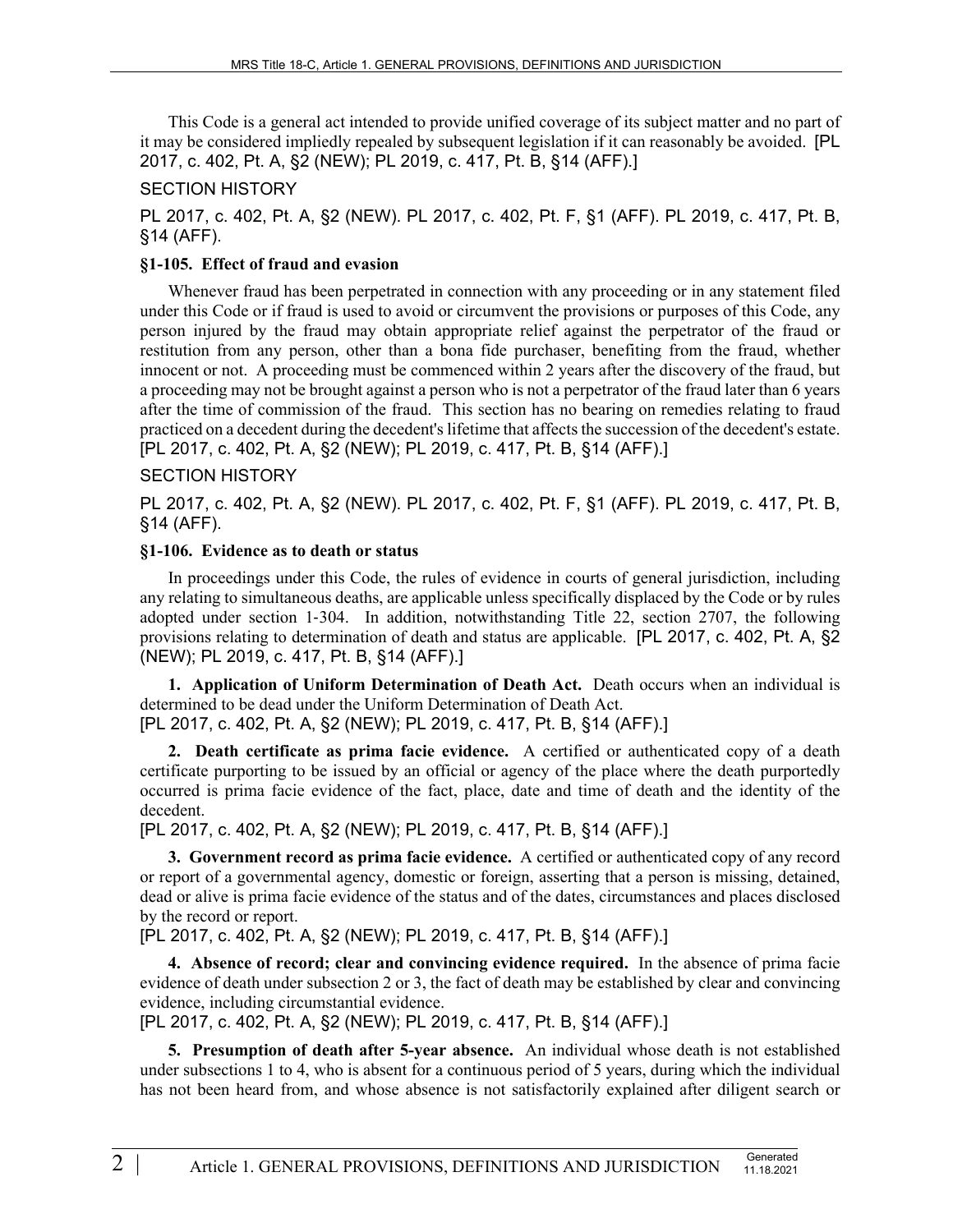inquiry is presumed to be dead. Death is presumed to have occurred at the end of the period unless there is sufficient evidence for determining that death occurred earlier. [PL 2017, c. 402, Pt. A, §2 (NEW); PL 2019, c. 417, Pt. B, §14 (AFF).]

**6. Document as evidence of time of death.** In the absence of evidence disputing the time of death stated on a document described in subsection 2 or 3, a document described in subsection 2 or 3 that states a time of death 120 hours or more after the time of death of another individual, however the time of death of the other individual is determined, establishes by clear and convincing evidence that the individual survived the other individual by 120 hours.

[PL 2017, c. 402, Pt. A, §2 (NEW); PL 2019, c. 417, Pt. B, §14 (AFF).]

## SECTION HISTORY

PL 2017, c. 402, Pt. A, §2 (NEW). PL 2017, c. 402, Pt. F, §1 (AFF). PL 2019, c. 417, Pt. B, §14 (AFF).

## **§1-107. Acts by holder of general power**

For the purpose of granting consent or approval with regard to the acts or accounts of a personal representative or trustee, including relief from liability or penalty for failure to post bond or to perform other duties, and for purposes of consenting to modification or termination of a trust or to deviation from its terms, the sole holder or all co-holders of a presently exercisable general power of appointment, including one in the form of a power of amendment or revocation, are deemed to act for beneficiaries to the extent their interests, as objects, takers in default or otherwise, are subject to the power. [PL 2017, c. 402, Pt. A, §2 (NEW); PL 2019, c. 417, Pt. B, §14 (AFF).]

## SECTION HISTORY

PL 2017, c. 402, Pt. A, §2 (NEW). PL 2017, c. 402, Pt. F, §1 (AFF). PL 2019, c. 417, Pt. B, §14 (AFF).

### **§1-108. Cost-of-living adjustment of certain dollar amounts**

**1. Definitions.** As used in this section, unless the context otherwise indicates, the following terms have the following meanings.

A. "Consumer Price Index" means the Consumer Price Index, Annual Average, for All Urban Consumers, CPI-U: U.S. City Average, All items, reported by the United States Department of Labor, Bureau of Labor Statistics, or its successor or, if the index is discontinued, an equivalent index reported by a federal authority or, if no such index is reported, "Consumer Price Index" means a comparable index chosen by the Bureau of Labor Statistics. [PL 2017, c. 402, Pt. A, §2 (NEW); PL 2017, c. 402, Pt. F, §1 (AFF); PL 2019, c. 417, Pt. B, §14 (AFF).]

B. "Reference base index" means the Consumer Price Index for calendar year 2017. [PL 2017, c. 402, Pt. A, §2 (NEW); PL 2017, c. 402, Pt. F, §1 (AFF); PL 2019, c. 417, Pt. B, §14 (AFF).] [PL 2017, c. 402, Pt. A, §2 (NEW); PL 2019, c. 417, Pt. B, §14 (AFF).]

**2. Automatic adjustment of amounts for inflation.** The dollar amounts stated in sections 2-102, 2-402, 2-403, 2-405 and 3‑1201 apply to the estate of a decedent who died in or after 2017, but for the estate of a decedent who died after 2018, these dollar amounts must be increased or decreased if the Consumer Price Index for the calendar year immediately preceding the year of death exceeds or is less than the reference base index. The amount of any increase or decrease is computed by multiplying each dollar amount by the percentage by which the Consumer Price Index for the calendar year immediately preceding the year of death exceeds or is less than the reference base index. If any increase or decrease produced by the computation is not a multiple of \$100, the increase or decrease is rounded down, if an increase, or up, if a decrease, to the next multiple of \$100, but for the purpose of section 2‑405, the periodic installment amount is the lump-sum amount divided by 12. If the Consumer Price Index for 2018 is changed by the United States Department of Labor, Bureau of Labor Statistics, the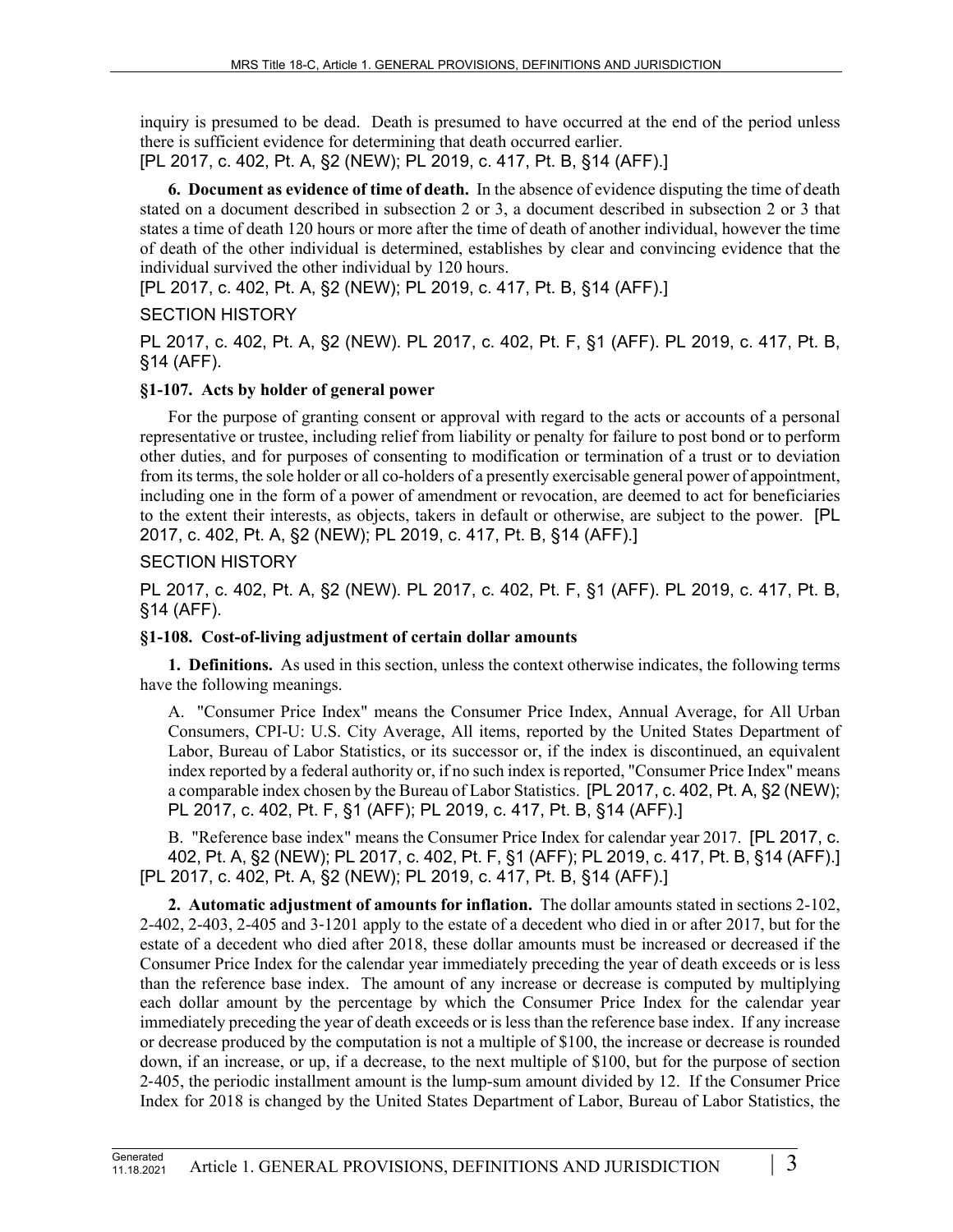reference base index must be revised using the rebasing factor reported by the Bureau of Labor Statistics or other comparable data if a rebasing factor is not reported.

[PL 2019, c. 417, Pt. A, §1 (AMD).]

### SECTION HISTORY

PL 2017, c. 402, Pt. A, §2 (NEW). PL 2017, c. 402, Pt. F, §1 (AFF). PL 2019, c. 417, Pt. A, §1 (AMD). PL 2019, c. 417, Pt. B, §14 (AFF).

#### **§1-109. Transfer for value**

Any recorded instrument described in this Code on which the register of deeds notes by an appropriate stamp "Maine Real Estate Transfer Tax Paid" is prima facie evidence that the transfer was made for value. [PL 2017, c. 402, Pt. A, §2 (NEW); PL 2019, c. 417, Pt. B, §14 (AFF).]

#### SECTION HISTORY

PL 2017, c. 402, Pt. A, §2 (NEW). PL 2017, c. 402, Pt. F, §1 (AFF). PL 2019, c. 417, Pt. B, §14 (AFF).

### **§1-110. Powers of fiduciaries relating to compliance with environmental laws**

**1. Fiduciary powers to comply with environmental law.** From the inception of the trust or estate, a fiduciary has the following powers, without court authorization, which the fiduciary may use in the fiduciary's sole discretion to comply with environmental law:

A. To inspect and monitor property held by the fiduciary, including interests in sole proprietorships, partnerships or corporations and any assets owned by any such business enterprise, for the purpose of determining compliance with environmental law affecting the property and to respond to any actual or threatened violation of any environmental law affecting the property held by the fiduciary; [PL 2017, c. 402, Pt. A, §2 (NEW); PL 2019, c. 417, Pt. B, §14 (AFF).]

B. To take, on behalf of the trust or estate, any action necessary to prevent, abate or otherwise remedy any actual or threatened violation of any environmental law affecting property held by the fiduciary, either before or after the initiation of an enforcement action by any governmental body; [PL 2017, c. 402, Pt. A, §2 (NEW); PL 2019, c. 417, Pt. B, §14 (AFF).]

C. To refuse to accept property if the fiduciary determines that any property to be donated to the trust or estate either is contaminated by any hazardous substance or is being used or has been used for any activity directly or indirectly involving any hazardous substance that could result in liability to the trust or estate or otherwise impair the value of the assets held in the trust or estate. This paragraph does not apply to property in the trust or estate at its inception; [PL 2017, c. 402, Pt. A, §2 (NEW); PL 2019, c. 417, Pt. B, §14 (AFF).]

D. To settle or compromise at any time any claims against the trust or estate that may be asserted by any governmental body or private party involving the alleged violation of any environmental law affecting property held in trust or in an estate; [PL 2017, c. 402, Pt. A, §2 (NEW); PL 2019, c. 417, Pt. B, §14 (AFF).]

E. To disclaim any power granted by any document, statute or rule of law that, in the sole discretion of the fiduciary, may cause the fiduciary to incur personal liability under any environmental law; and [PL 2017, c. 402, Pt. A, §2 (NEW); PL 2019, c. 417, Pt. B, §14 (AFF).]

F. To decline to serve or to resign as a fiduciary if the fiduciary reasonably believes that there is or may be a conflict of interest between the fiduciary's fiduciary capacity and the fiduciary's individual capacity because of potential claims or liabilities that may be asserted against the fiduciary on behalf of the trust or estate because of the type or condition of assets held in the trust or estate. [PL 2017, c. 402, Pt. A, §2 (NEW); PL 2019, c. 417, Pt. B, §14 (AFF).]

[PL 2017, c. 402, Pt. A, §2 (NEW); PL 2019, c. 417, Pt. B, §14 (AFF).]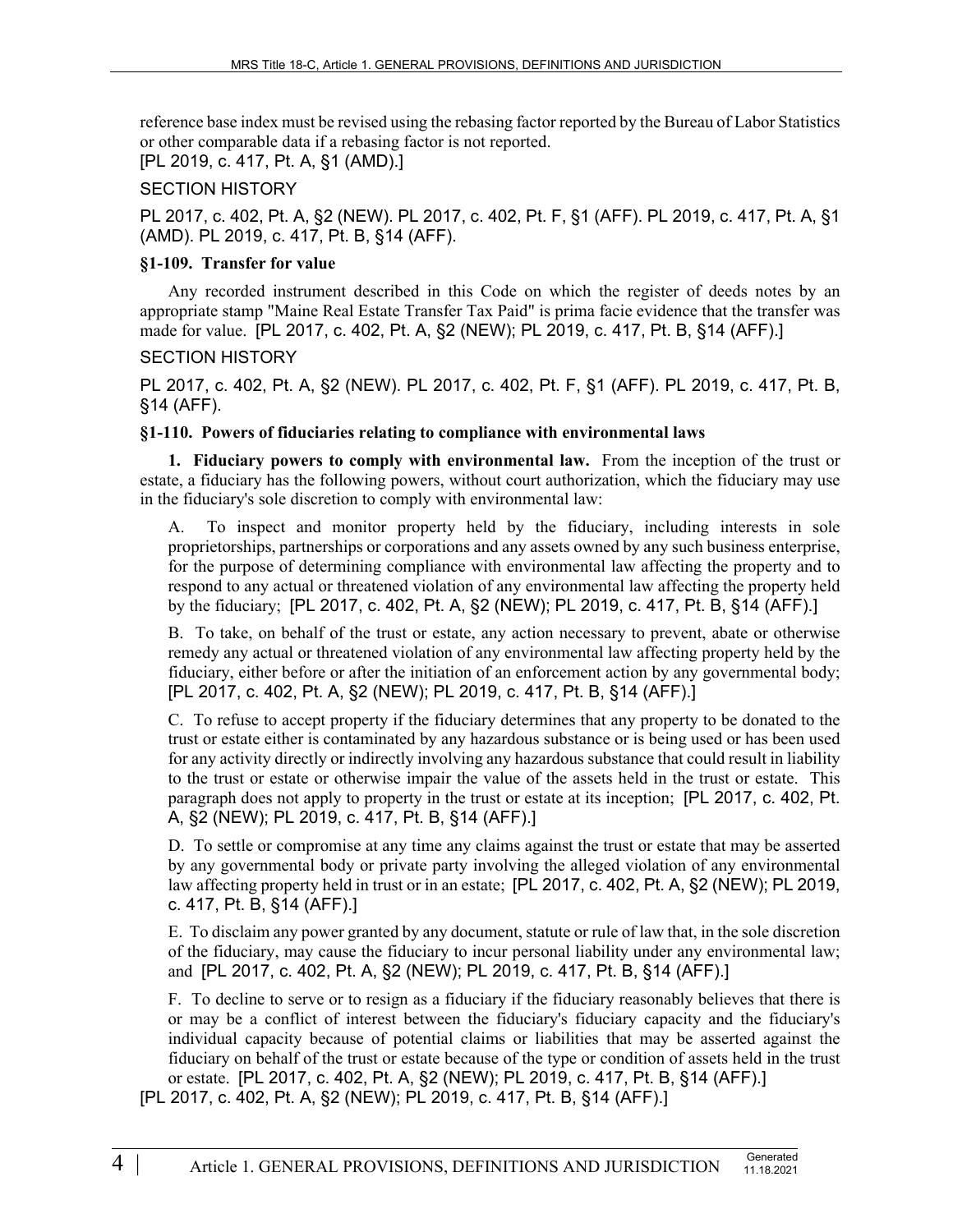**2. Definitions.** For purposes of this section, "environmental law" means any federal, state or local law, rule, regulation or ordinance relating to protection of the environment or human health. For purposes of this section, "hazardous substance" has the meaning set forth in Title 38, section 1362, subsection 1.

[PL 2017, c. 402, Pt. A, §2 (NEW); PL 2019, c. 417, Pt. B, §14 (AFF).]

**3. Costs assessed to trust or estate.** The fiduciary may charge the cost of any inspection, review, abatement, response, cleanup or remedial action authorized in this section against the income or principal of the trust or estate. A fiduciary is not personally liable to any beneficiary or other party for any decrease in value of assets in trust or in an estate by reason of the fiduciary's compliance with any environmental law, specifically including any reporting requirement under the law. Neither the acceptance by the fiduciary of property nor a failure by the fiduciary to inspect property creates an inference as to whether there is or may be any liability under any environmental law with respect to the property.

[PL 2017, c. 402, Pt. A, §2 (NEW); PL 2019, c. 417, Pt. B, §14 (AFF).]

**4. Compliance with environmental law not a conflict of interest.** The exercise by a fiduciary of any of the powers granted in this section does not constitute a transaction that is affected by a substantial conflict of interest on the part of the fiduciary.

[PL 2017, c. 402, Pt. A, §2 (NEW); PL 2019, c. 417, Pt. B, §14 (AFF).]

**5. Application and effective date.** This section applies to all trusts and estates in existence on and created after September 1, 2019.

[PL 2019, c. 417, Pt. B, §1 (AMD).]

## SECTION HISTORY

PL 2017, c. 402, Pt. A, §2 (NEW). PL 2017, c. 402, Pt. F, §1 (AFF). PL 2019, c. 417, Pt. B, §1 (AMD). PL 2019, c. 417, Pt. B, §14 (AFF).

## **§1-111. Guardian ad litem**

**1. Appointment order.** In any proceeding under this Code for which the court may appoint a guardian ad litem for a child involved in the proceeding, at the time of the appointment, the court shall specify the guardian ad litem's length of appointment, duties and fee arrangements. [PL 2017, c. 402, Pt. A, §2 (NEW); PL 2019, c. 417, Pt. B, §14 (AFF).]

**2. Qualifications.** A guardian ad litem appointed on or after October 1, 2005 must meet the qualifications established by the Supreme Judicial Court.

[PL 2017, c. 402, Pt. A, §2 (NEW); PL 2019, c. 417, Pt. B, §14 (AFF).]

**3. Release of information and access to child.** If, in order to perform the guardian ad litem's duties, the guardian ad litem needs information concerning the child or parents, the court may order the parents to sign an authorization form allowing the release of the necessary information. The guardian ad litem must be allowed access to the child by caretakers of the child, whether the caretakers are individuals, authorized agencies or child care providers.

[PL 2017, c. 402, Pt. A, §2 (NEW); PL 2019, c. 417, Pt. B, §14 (AFF).]

**4. Best interest of the child.** The guardian ad litem shall use the standard of the best interest of the child as set forth in Title 19‑A, section 1653, subsection 3. The guardian ad litem shall make the wishes of the child known to the court if the child has expressed them, regardless of the recommendation of the guardian ad litem.

[PL 2017, c. 402, Pt. A, §2 (NEW); PL 2019, c. 417, Pt. B, §14 (AFF).]

**5. Written report; admissibility.** If required by the court, the guardian ad litem shall make a final written report to the parties and the court reasonably in advance of a hearing. The report is admissible as evidence and subject to cross-examination and rebuttal, whether or not objected to by a party.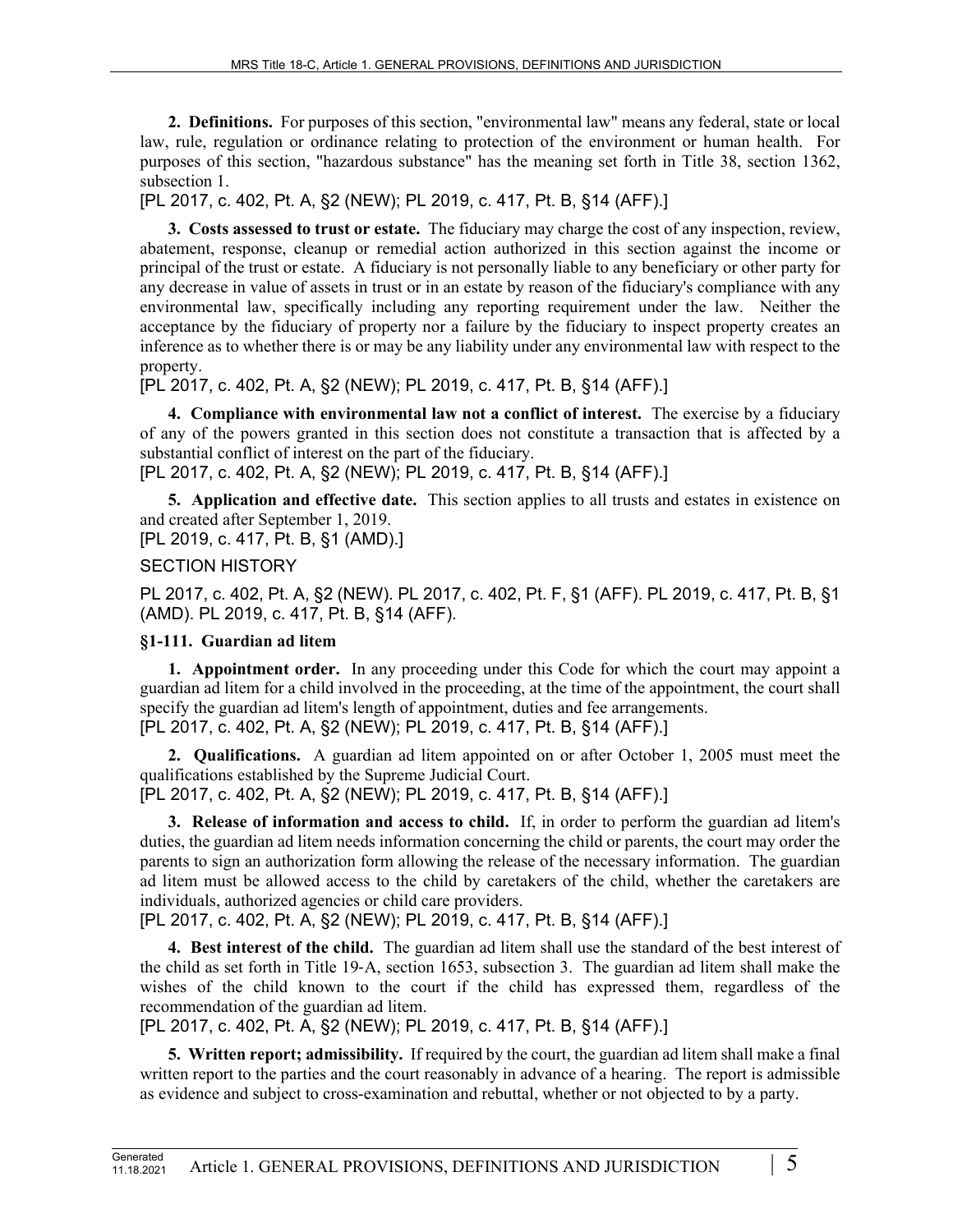[PL 2017, c. 402, Pt. A, §2 (NEW); PL 2019, c. 417, Pt. B, §14 (AFF).]

**6. Quasi-judicial immunity.** A person appointed by the court as a guardian ad litem acts as the court's agent and is entitled to quasi-judicial immunity for acts performed within the scope of the duties of the guardian ad litem.

[PL 2017, c. 402, Pt. A, §2 (NEW); PL 2019, c. 417, Pt. B, §14 (AFF).]

**7. Notice of other proceedings.** A guardian ad litem must be given notice of all civil or criminal hearings and proceedings, including, but not limited to, grand juries, in which the child is a party or a witness. The guardian ad litem shall protect the best interest of the child in those hearings and proceedings, unless otherwise ordered by the court.

[PL 2017, c. 402, Pt. A, §2 (NEW); PL 2019, c. 417, Pt. B, §14 (AFF).]

SECTION HISTORY

PL 2017, c. 402, Pt. A, §2 (NEW). PL 2017, c. 402, Pt. F, §1 (AFF). PL 2019, c. 417, Pt. B, §14 (AFF).

#### **PART 2**

#### **DEFINITIONS**

#### **§1-201. Definitions**

As used in this Code, unless the context otherwise indicates, the following terms have the following meanings. [PL 2017, c. 402, Pt. A, §2 (NEW); PL 2019, c. 417, Pt. B, §14 (AFF).]

**1. Agent.** "Agent" includes an attorney-in-fact under a durable or nondurable power of attorney, an individual authorized to make decisions concerning another's health care and an individual authorized to make decisions for another under the Uniform Health Care Decisions Act. [PL 2017, c. 402, Pt. A, §2 (NEW); PL 2019, c. 417, Pt. B, §14 (AFF).]

**2. Application.** "Application" means a written request to the register for an order of informal probate or appointment under Article 3, Part 3.

[PL 2017, c. 402, Pt. A, §2 (NEW); PL 2019, c. 417, Pt. B, §14 (AFF).]

**3. Beneficiary.** "Beneficiary," as it relates to a trust beneficiary, includes a person who has any present or future interest, vested or contingent, and also includes the owner of an interest by assignment or other transfer; as it relates to a charitable trust, includes any person entitled to enforce the trust; as it relates to a beneficiary of a beneficiary designation, refers to a beneficiary of an insurance or annuity policy, of an account with POD designation, of a security registered in beneficiary form, TOD, or of a pension, profit-sharing, retirement or similar benefit plan or other nonprobate transfer at death; and, as it relates to a beneficiary designated in a governing instrument, includes a grantee of a deed, a devisee, a trust beneficiary, a beneficiary of a beneficiary designation, a donee, appointee or taker in default of a power of appointment and a person in whose favor a power of attorney or a power held in any individual, fiduciary or representative capacity is exercised.

[PL 2017, c. 402, Pt. A, §2 (NEW); PL 2019, c. 417, Pt. B, §14 (AFF).]

**4. Beneficiary designation.** "Beneficiary designation" means a governing instrument naming a beneficiary of an insurance or annuity policy, of an account with POD designation, of a security registered in beneficiary form, TOD, or of a pension, profit-sharing, retirement or similar benefit plan or other nonprobate transfer at death.

[PL 2017, c. 402, Pt. A, §2 (NEW); PL 2019, c. 417, Pt. B, §14 (AFF).]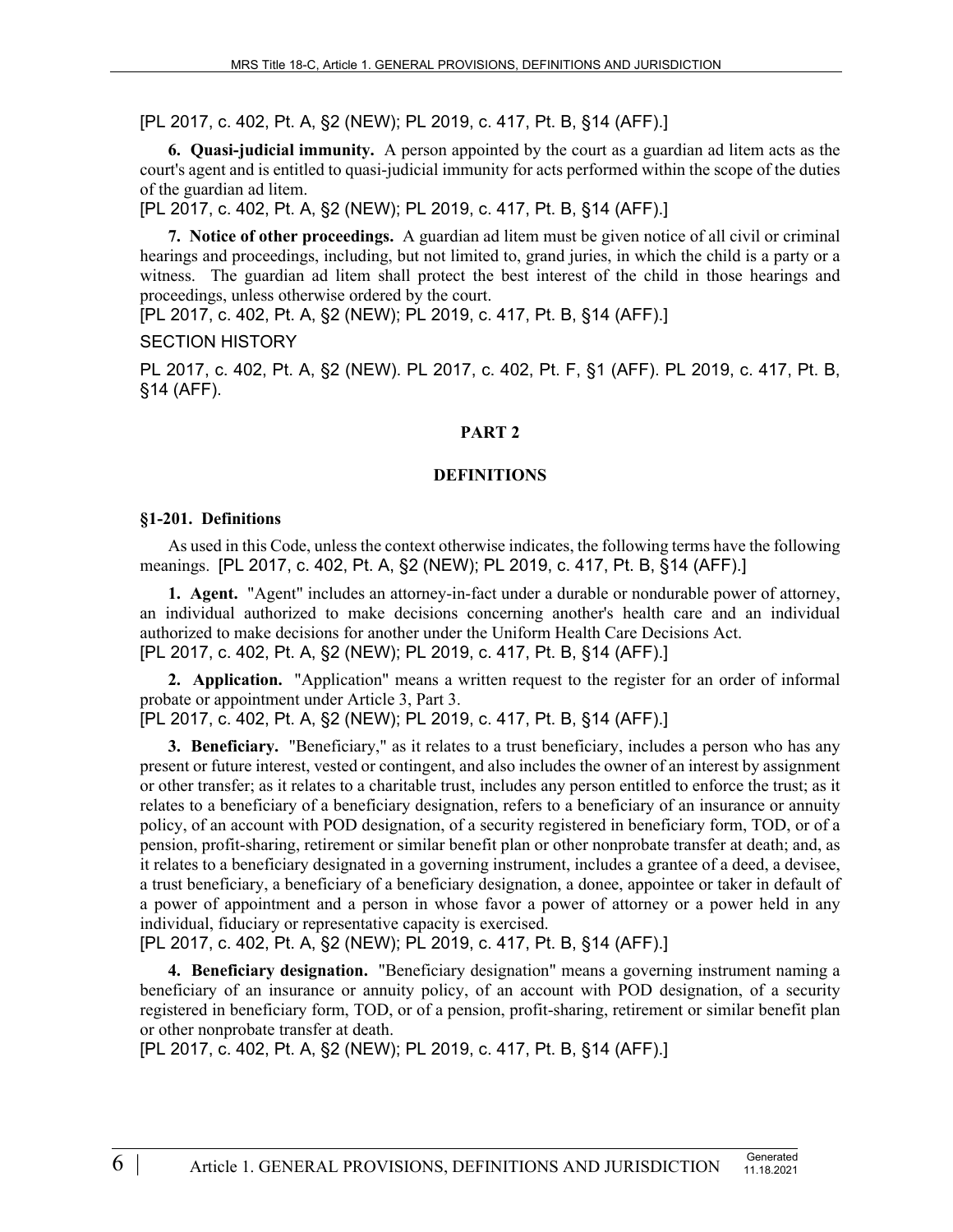**5. Child.** "Child" includes any individual entitled to take as a child under this Code by intestate succession from the parent whose relationship is involved and excludes any person who has no other relationship to the parent than as a stepchild, a foster child, a grandchild or any more remote descendant. [PL 2017, c. 402, Pt. A, §2 (NEW); PL 2019, c. 417, Pt. B, §14 (AFF).]

**6. Claims.** "Claims," in respect to estates of decedents and protected persons, includes liabilities of the decedent or protected person whether arising in contract, in tort or otherwise, and liabilities of the estate that arise at or after the death of the decedent or after the appointment of a conservator, including funeral expenses and expenses of administration. "Claims" does not include estate or inheritance taxes, or demands or disputes regarding title of a decedent or protected person to specific assets alleged to be included in the estate.

[PL 2017, c. 402, Pt. A, §2 (NEW); PL 2019, c. 417, Pt. B, §14 (AFF).]

**7. Conservator.** "Conservator" means a person who is appointed by a court to manage the estate of a protected person. "Conservator" includes a limited conservator. [PL 2017, c. 402, Pt. A, §2 (NEW); PL 2019, c. 417, Pt. B, §14 (AFF).]

**8. Court.** "Court" means any one of the several courts of probate of this State established as provided in Title 4, sections 201 and 202.

[PL 2017, c. 402, Pt. A, §2 (NEW); PL 2019, c. 417, Pt. B, §14 (AFF).]

**9. Descendant.** "Descendant," as it relates to an individual, means all of the individual's descendants of all generations. The relationship of parent and child at each generation is determined by the definition of "parent" and "child" contained in this Code. [PL 2017, c. 402, Pt. A, §2 (NEW); PL 2019, c. 417, Pt. B, §14 (AFF).]

**10. Devise.** "Devise" when used as a noun means a testamentary disposition of real or personal property and when used as a verb means to dispose of real or personal property by will. [PL 2017, c. 402, Pt. A, §2 (NEW); PL 2019, c. 417, Pt. B, §14 (AFF).]

**11. Devisee.** "Devisee" means any person designated in a will to receive a devise. For the purposes of Article 3, in the case of a devise to an existing trust or trustee, or to a trustee or trust described by will, "devisee" includes the trust or trustee but not the beneficiaries. [PL 2017, c. 402, Pt. A, §2 (NEW); PL 2019, c. 417, Pt. B, §14 (AFF).]

**12. Disability.** "Disability" means cause for a protective order as described by section 5‑401. [PL 2017, c. 402, Pt. A, §2 (NEW); PL 2019, c. 417, Pt. B, §14 (AFF).]

**13. Distributee.** "Distributee" means any person who has received property of a decedent from the personal representative other than as creditor or purchaser. A testamentary trustee is a distributee only to the extent of the distributed assets or increment of distributed assets remaining in the trustee's possession. A beneficiary of a testamentary trust to whom the trustee has distributed property received from a personal representative is a distributee of the personal representative. For purposes of this provision, "testamentary trustee" includes a trustee to whom assets are transferred by will, to the extent of the devised assets.

[PL 2017, c. 402, Pt. A, §2 (NEW); PL 2019, c. 417, Pt. B, §14 (AFF).]

**14. Domestic partner.** "Domestic partner" means one of 2 unmarried adults who are domiciled together under long-term arrangements that evidence a commitment to remain responsible indefinitely for each other's welfare.

[PL 2017, c. 402, Pt. A, §2 (NEW); PL 2019, c. 417, Pt. B, §14 (AFF).]

**15. Estate.** "Estate" includes the property of the decedent, trust or other person whose affairs are subject to this Code as originally constituted and as it exists from time to time during administration. [PL 2017, c. 402, Pt. A, §2 (NEW); PL 2019, c. 417, Pt. B, §14 (AFF).]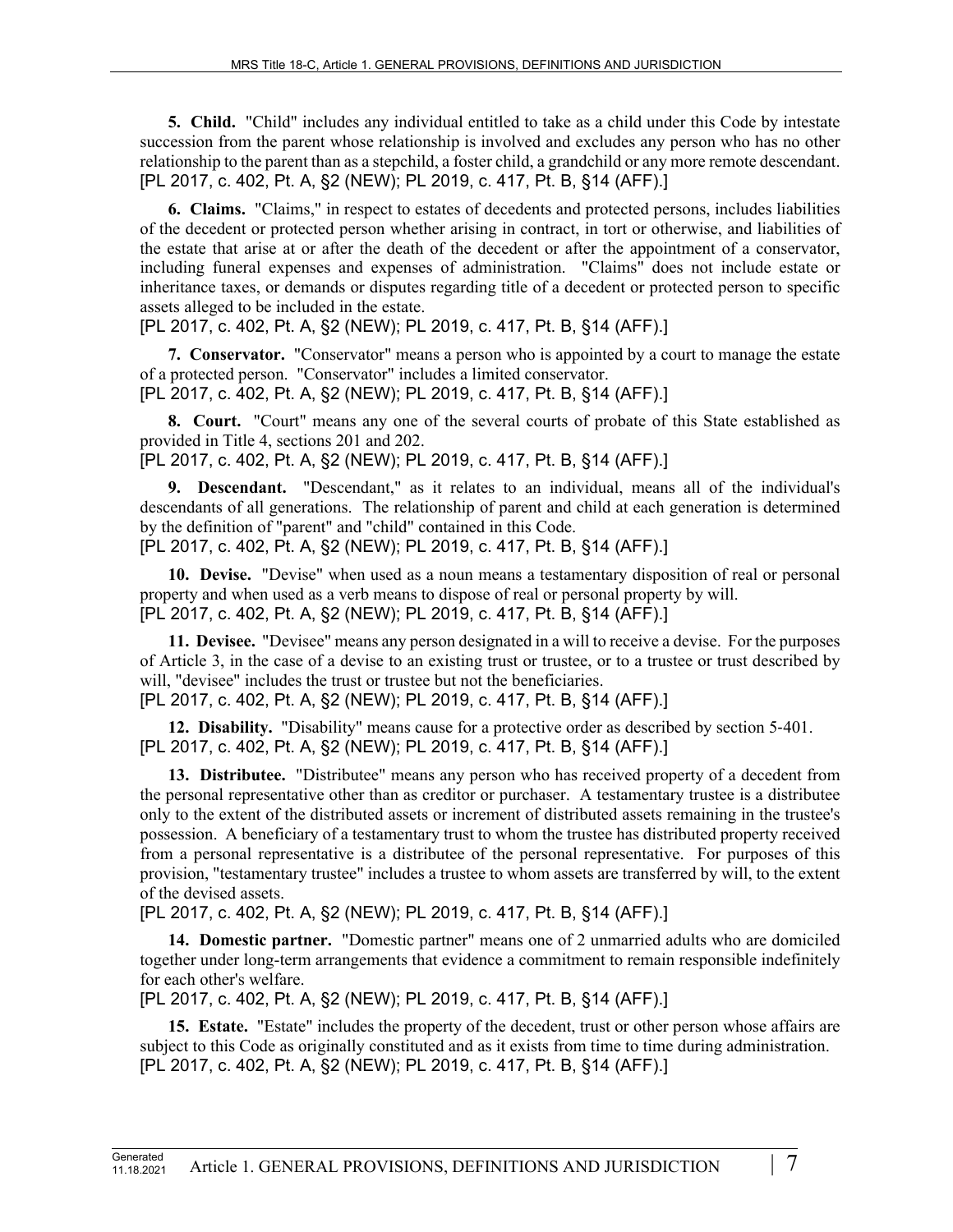**16. Exempt property.** "Exempt property" means that property of a decedent's estate that is described in section 2‑403.

[PL 2017, c. 402, Pt. A, §2 (NEW); PL 2019, c. 417, Pt. B, §14 (AFF).]

**17. Fiduciary.** "Fiduciary" includes a personal representative, guardian, conservator and trustee. [PL 2017, c. 402, Pt. A, §2 (NEW); PL 2019, c. 417, Pt. B, §14 (AFF).]

**18. Foreign personal representative.** "Foreign personal representative" means a personal representative appointed by another jurisdiction.

[PL 2017, c. 402, Pt. A, §2 (NEW); PL 2019, c. 417, Pt. B, §14 (AFF).]

**19. Formal proceedings.** "Formal proceedings" means proceedings within the exclusive jurisdiction of the court conducted before a judge with notice to interested persons. [PL 2017, c. 402, Pt. A, §2 (NEW); PL 2019, c. 417, Pt. B, §14 (AFF).]

**20. General personal representative.** "General personal representative" means a personal representative other than a special administrator.

[PL 2017, c. 402, Pt. A, §2 (NEW); PL 2019, c. 417, Pt. B, §14 (AFF).]

**21. Governing instrument.** "Governing instrument" means a deed, will, trust or insurance or annuity policy; account with POD designation; security registered in beneficiary form, TOD; transfer on death deed, TOD; pension, profit-sharing, retirement or similar benefit plan; instrument creating or exercising a power of appointment or a power of attorney; or dispositive, appointive or nominative instrument of any similar type.

[PL 2017, c. 402, Pt. A, §2 (NEW); PL 2019, c. 417, Pt. B, §14 (AFF).]

**22. Guardian.** "Guardian" means a person who has qualified as a guardian of a minor or incapacitated person pursuant to appointment by a parent or spouse or by the court. "Guardian" includes a limited, an emergency and a temporary substitute guardian but not a guardian ad litem. [PL 2017, c. 402, Pt. A, §2 (NEW); PL 2019, c. 417, Pt. B, §14 (AFF).]

**23. Heirs.** "Heirs," except as provided in section 2‑711, means those persons, including the surviving spouse, who are entitled under the statutes of intestate succession to the property of a decedent.

[PL 2017, c. 402, Pt. A, §2 (NEW); PL 2019, c. 417, Pt. B, §14 (AFF).]

**24. Incapacitated person.** "Incapacitated person" means an individual who, for reasons other than being a minor, is unable to receive and evaluate information or make or communicate informed decisions to such an extent that the individual lacks the ability to meet essential requirements for physical health, safety or self-care, even with reasonably available appropriate technological assistance. [PL 2017, c. 402, Pt. A, §2 (NEW); PL 2019, c. 417, Pt. B, §14 (AFF).]

**25. Informal proceedings.** "Informal proceedings" means proceedings conducted without notice to interested persons by an officer of the Court acting as a register for probate of a will or appointment of a personal representative.

[PL 2017, c. 402, Pt. A, §2 (NEW); PL 2019, c. 417, Pt. B, §14 (AFF).]

**26. Interested person.** "Interested person" includes heirs, devisees, children, spouses, domestic partners, creditors, beneficiaries and any others having a property right in or claim against a trust estate or the estate of a decedent, ward or protected person. "Interested person" also includes persons having priority for appointment as personal representative and other fiduciaries representing interested persons. In any proceeding or hearing under Article 5 affecting a trust estate or estate, when the ward or protected person has received benefits from the United States Department of Veterans Affairs within 3 years, "interested person" includes the Secretary of Veterans Affairs. The definition of "interested person" as it relates to particular persons may vary from time to time and must be determined according to the particular purposes of, and matter involved in, any proceeding.

[PL 2017, c. 402, Pt. A, §2 (NEW); PL 2019, c. 417, Pt. B, §14 (AFF).]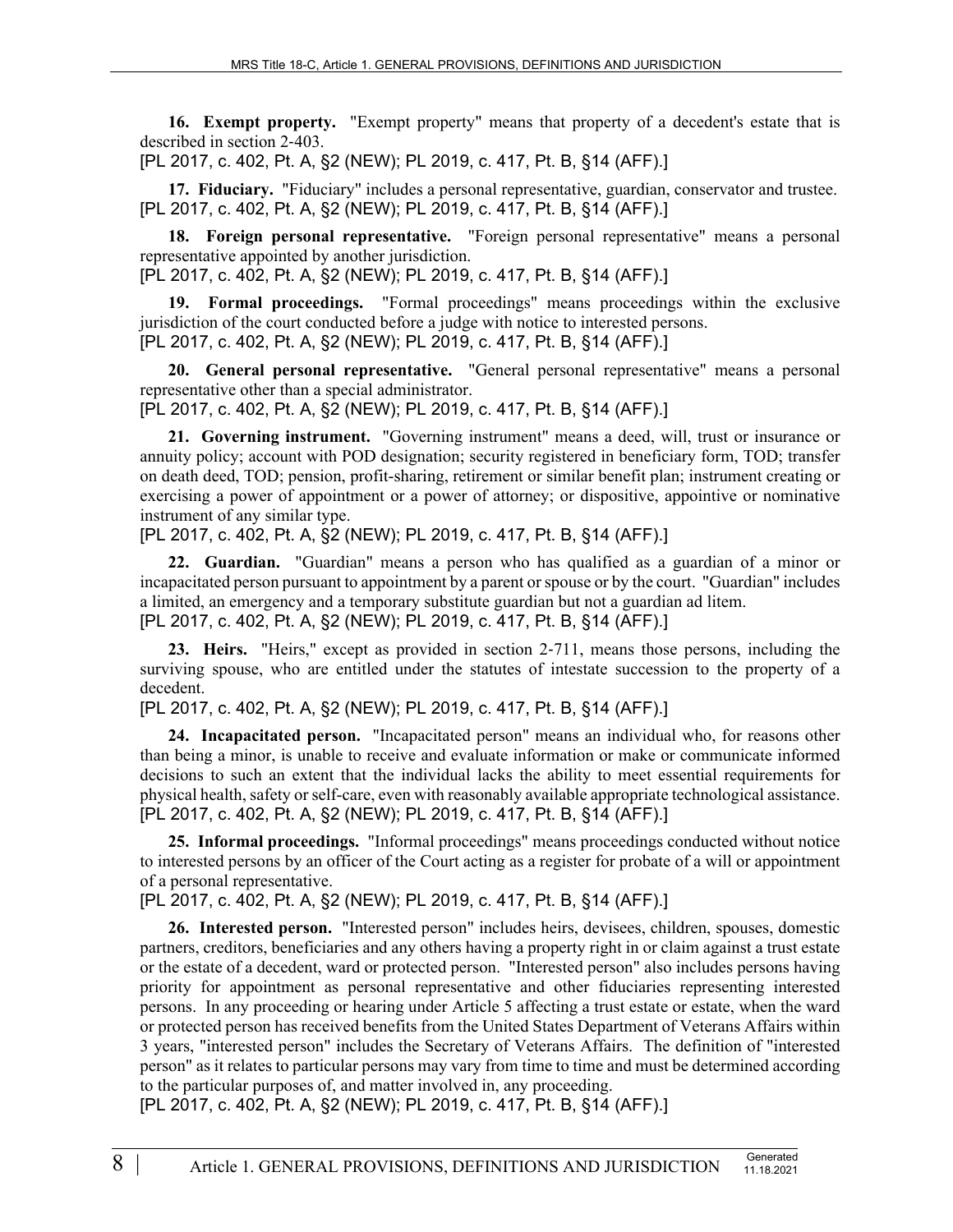**27. Issue.** "Issue," as it relates to a person, means a descendant of that person. [PL 2017, c. 402, Pt. A, §2 (NEW); PL 2019, c. 417, Pt. B, §14 (AFF).]

**28. Joint tenants with the right of survivorship.** "Joint tenants with the right of survivorship" includes co-owners of property held under circumstances that entitle one or more to the whole of the property on the death of the other or others, but excludes forms of co-ownership registration in which the underlying ownership of each party is in proportion to that party's contribution. [PL 2017, c. 402, Pt. A, §2 (NEW); PL 2019, c. 417, Pt. B, §14 (AFF).]

**29. Judge.** "Judge" means the judge of a court. [PL 2017, c. 402, Pt. A, §2 (NEW); PL 2019, c. 417, Pt. B, §14 (AFF).]

**30. Lease.** "Lease" includes an oil, gas or other mineral lease. [PL 2017, c. 402, Pt. A, §2 (NEW); PL 2019, c. 417, Pt. B, §14 (AFF).]

**31. Letters.** "Letters" includes letters of authority, letters testamentary, letters of guardianship, letters of administration and letters of conservatorship.

[PL 2017, c. 402, Pt. A, §2 (NEW); PL 2019, c. 417, Pt. B, §14 (AFF).]

**32. Minor.** "Minor" means an unemancipated individual who has not attained 18 years of age. [PL 2017, c. 402, Pt. A, §2 (NEW); PL 2019, c. 417, Pt. B, §14 (AFF).]

**33. Mortgage.** "Mortgage" means any conveyance, agreement or arrangement in which property is encumbered or used as security.

[PL 2017, c. 402, Pt. A, §2 (NEW); PL 2019, c. 417, Pt. B, §14 (AFF).]

**34. Nonresident decedent.** "Nonresident decedent" means a decedent who was domiciled in another jurisdiction at the time of death.

[PL 2017, c. 402, Pt. A, §2 (NEW); PL 2019, c. 417, Pt. B, §14 (AFF).]

**35. Oath.** "Oath" means an oath or affirmation.

[PL 2017, c. 402, Pt. A, §2 (NEW); PL 2019, c. 417, Pt. B, §14 (AFF).]

**36. Organization.** "Organization" includes a corporation, government or governmental subdivision or agency, business trust, estate, trust, partnership, joint venture, association or any other legal or commercial entity.

[PL 2017, c. 402, Pt. A, §2 (NEW); PL 2019, c. 417, Pt. B, §14 (AFF).]

**37. Parent.** "Parent" includes any person entitled to take, or who would be entitled to take if a child died without a will, as a parent under this Code by intestate succession from the child whose relationship is in question and excludes any person who has no other relationship to the child than as a stepparent, foster parent or grandparent.

[PL 2017, c. 402, Pt. A, §2 (NEW); PL 2019, c. 417, Pt. B, §14 (AFF).]

**38. Payor.** "Payor" means a trustee, insurer, business entity, employer, government, governmental agency or subdivision or any other person authorized or obligated by law or a governing instrument to make payments.

[PL 2017, c. 402, Pt. A, §2 (NEW); PL 2019, c. 417, Pt. B, §14 (AFF).]

**39. Person.** "Person" means an individual or an organization. [PL 2017, c. 402, Pt. A, §2 (NEW); PL 2019, c. 417, Pt. B, §14 (AFF).]

**40. Personal representative.** "Personal representative" includes an executor, administrator, successor personal representative, special administrator and a person who performs substantially the same function under the appropriate governing law.

[PL 2017, c. 402, Pt. A, §2 (NEW); PL 2019, c. 417, Pt. B, §14 (AFF).]

**41. Petition.** "Petition" means a written request to the court for an order after notice. [PL 2017, c. 402, Pt. A, §2 (NEW); PL 2019, c. 417, Pt. B, §14 (AFF).]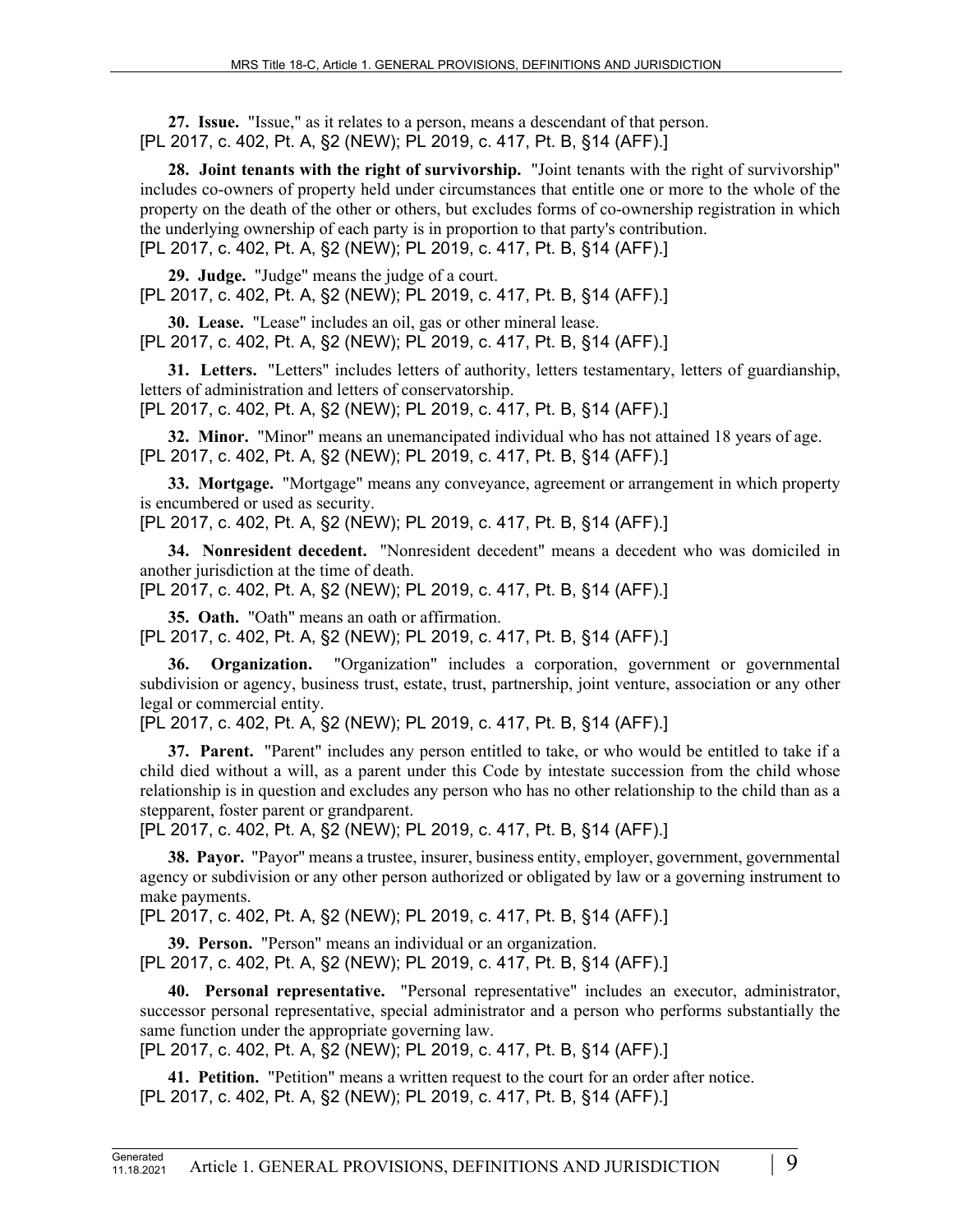**42. POD designation.** "POD designation" has the same meaning as in section 6‑201, subsection 8.

[PL 2017, c. 402, Pt. A, §2 (NEW); PL 2019, c. 417, Pt. B, §14 (AFF).]

**43. Proceeding.** "Proceeding" includes any civil action in any court of competent jurisdiction. [PL 2017, c. 402, Pt. A, §2 (NEW); PL 2019, c. 417, Pt. B, §14 (AFF).]

**44. Property.** "Property" means anything that may be the subject of ownership and includes both real and personal property or any interest therein, including a digital asset as defined in section 10-102, subsection 9.

[PL 2019, c. 417, Pt. A, §2 (AMD).]

**45. Protected person.** "Protected person" means a minor or other individual for whom a conservator has been appointed or other protective order has been made. [PL 2017, c. 402, Pt. A, §2 (NEW); PL 2019, c. 417, Pt. B, §14 (AFF).]

**46. Protective proceeding.** "Protective proceeding" means a proceeding under Article 5, Part 6. [PL 2017, c. 402, Pt. A, §2 (NEW); PL 2019, c. 417, Pt. B, §14 (AFF).]

**47. Record.** "Record" means information that is inscribed on a tangible medium or that is stored in an electronic or other medium and is retrievable in perceivable form. [PL 2017, c. 402, Pt. A, §2 (NEW); PL 2019, c. 417, Pt. B, §14 (AFF).]

**48. Register.** "Register" means the official of the court elected or appointed as provided in section 1‑501 or any other person performing the functions of register as provided in Part 5. [PL 2017, c. 402, Pt. A, §2 (NEW); PL 2019, c. 417, Pt. B, §14 (AFF).]

**49. Registered domestic partners.** "Registered domestic partners" means domestic partners who are registered in accordance with Title 22, section 2710.

[PL 2017, c. 402, Pt. A, §2 (NEW); PL 2019, c. 417, Pt. B, §14 (AFF).]

**50. Security.** "Security" includes any note, stock, treasury stock, bond, debenture, evidence of indebtedness, certificate of interest or participation in an oil, gas or mining title or lease or in payments out of production under such a title or lease, collateral trust certificate, transferable share, voting trust certificate or, in general, any interest or instrument commonly known as a security, or any certificate of interest or participation, any temporary or interim certificate, receipt or certificate of deposit for, or any warrant or right to subscribe to or purchase, any such security.

[PL 2017, c. 402, Pt. A, §2 (NEW); PL 2019, c. 417, Pt. B, §14 (AFF).]

**51. Settlement.** "Settlement," in reference to a decedent's estate, includes the full process of administration, distribution and closing.

[PL 2017, c. 402, Pt. A, §2 (NEW); PL 2019, c. 417, Pt. B, §14 (AFF).]

**52. Sign.** "Sign" means with present intent to authenticate or adopt a record other than a will:

A. To execute or adopt a tangible symbol; or [PL 2017, c. 402, Pt. A, §2 (NEW); PL 2019, c. 417, Pt. B, §14 (AFF).]

B. To attach to or logically associate with the record an electronic symbol, sound or process. [PL 2017, c. 402, Pt. A, §2 (NEW); PL 2019, c. 417, Pt. B, §14 (AFF).] [PL 2017, c. 402, Pt. A, §2 (NEW); PL 2019, c. 417, Pt. B, §14 (AFF).]

**53. Special administrator.** "Special administrator" means a personal representative as described by sections 3-614 to 3-618.

[PL 2017, c. 402, Pt. A, §2 (NEW); PL 2019, c. 417, Pt. B, §14 (AFF).]

**54. Spouse.** "Spouse" means an individual who is lawfully married and includes registered domestic partners and individuals who are in a legal union that was validly formed in any state or jurisdiction and that provides substantially the same rights, benefits and responsibilities as a marriage.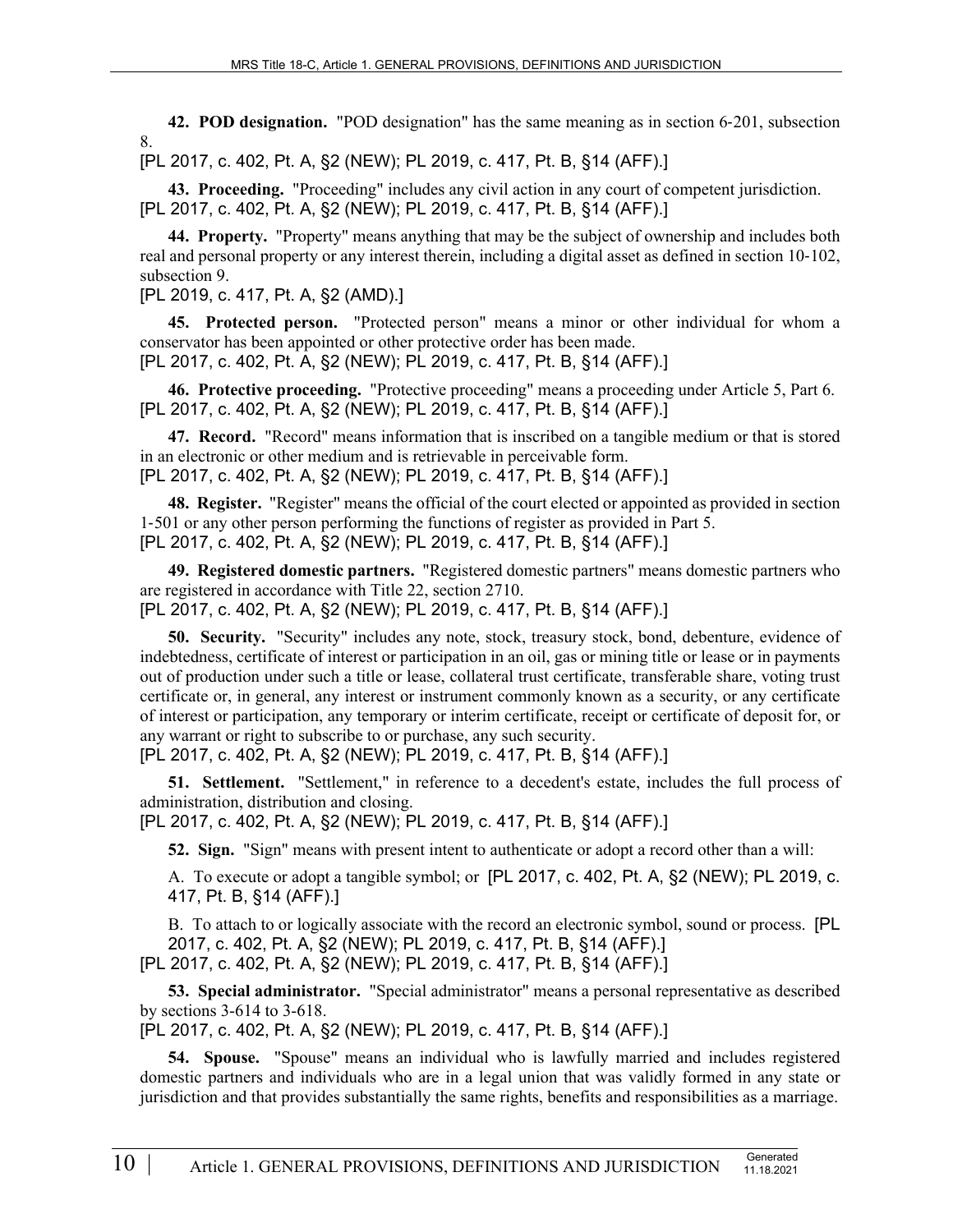[PL 2017, c. 402, Pt. A, §2 (NEW); PL 2019, c. 417, Pt. B, §14 (AFF).]

**55. State.** "State" means a state of the United States, the District of Columbia, the Commonwealth of Puerto Rico or any territory or insular possession subject to the jurisdiction of the United States. [PL 2017, c. 402, Pt. A, §2 (NEW); PL 2019, c. 417, Pt. B, §14 (AFF).]

**56. Successor personal representative.** "Successor personal representative" means a personal representative, other than a special administrator, who is appointed to succeed a previously appointed personal representative.

[PL 2017, c. 402, Pt. A, §2 (NEW); PL 2019, c. 417, Pt. B, §14 (AFF).]

**57. Successors.** "Successors" means those persons, other than creditors, who are entitled to property of a decedent under the decedent's will or this Code. [PL 2017, c. 402, Pt. A, §2 (NEW); PL 2019, c. 417, Pt. B, §14 (AFF).]

**58. Supervised administration.** "Supervised administration" refers to the proceedings described in Article 3, Part 5.

[PL 2017, c. 402, Pt. A, §2 (NEW); PL 2019, c. 417, Pt. B, §14 (AFF).]

**59. Survive.** "Survive," as it relates to an individual, means to neither predecease an event, including the death of another individual, nor be deemed to have predeceased an event under section 2‑104 or 2-702. "Survive" includes its derivatives, such as "survives," "survived," "survivor" and "surviving."

[PL 2017, c. 402, Pt. A, §2 (NEW); PL 2019, c. 417, Pt. B, §14 (AFF).]

**60. Testacy proceeding.** "Testacy proceeding" means a proceeding to establish a will or determine intestacy.

[PL 2017, c. 402, Pt. A, §2 (NEW); PL 2019, c. 417, Pt. B, §14 (AFF).]

**61. Testator.** "Testator" means an individual of either sex who has executed a will. [PL 2017, c. 402, Pt. A, §2 (NEW); PL 2019, c. 417, Pt. B, §14 (AFF).]

**62. TOD designation.** "TOD designation" means the designation of a security registered in beneficiary form to provide that the security be transferred on the death of the owner. [PL 2017, c. 402, Pt. A, §2 (NEW); PL 2019, c. 417, Pt. B, §14 (AFF).]

**63. Trust.** "Trust" includes any express trust, private or charitable, with additions thereto, wherever and however created. "Trust" also includes a trust created or determined by judgment or decree under which the trust is to be administered in the manner of an express trust. "Trust" excludes other constructive trusts and excludes resulting trusts, conservatorships, personal representatives, trust accounts as defined in Article 6, custodial arrangements pursuant to the Maine Uniform Transfers to Minors Act, business trusts provided for certificates to be issued to beneficiaries, common trust funds, voting trusts, security arrangements, liquidation trusts and trusts for the primary purpose of paying debts, dividends, interest, salaries, wages, profits, pensions or employee benefits of any kind, and excludes any arrangement under which a person is nominee or escrowee for another person. [PL 2017, c. 402, Pt. A, §2 (NEW); PL 2019, c. 417, Pt. B, §14 (AFF).]

**64. Trustee.** "Trustee" includes an original, additional or successor trustee, whether or not appointed or confirmed by a court.

[PL 2017, c. 402, Pt. A, §2 (NEW); PL 2019, c. 417, Pt. B, §14 (AFF).]

**65. Ward.** "Ward" means an individual for whom a guardian has been appointed. [PL 2017, c. 402, Pt. A, §2 (NEW); PL 2019, c. 417, Pt. B, §14 (AFF).]

**66. Will.** "Will" includes a codicil and any testamentary instrument that only appoints an executor, revokes or revises another will, nominates a guardian or expressly excludes or limits the right of an individual or class to succeed to property of the decedent passing by intestate succession. [PL 2017, c. 402, Pt. A, §2 (NEW); PL 2019, c. 417, Pt. B, §14 (AFF).]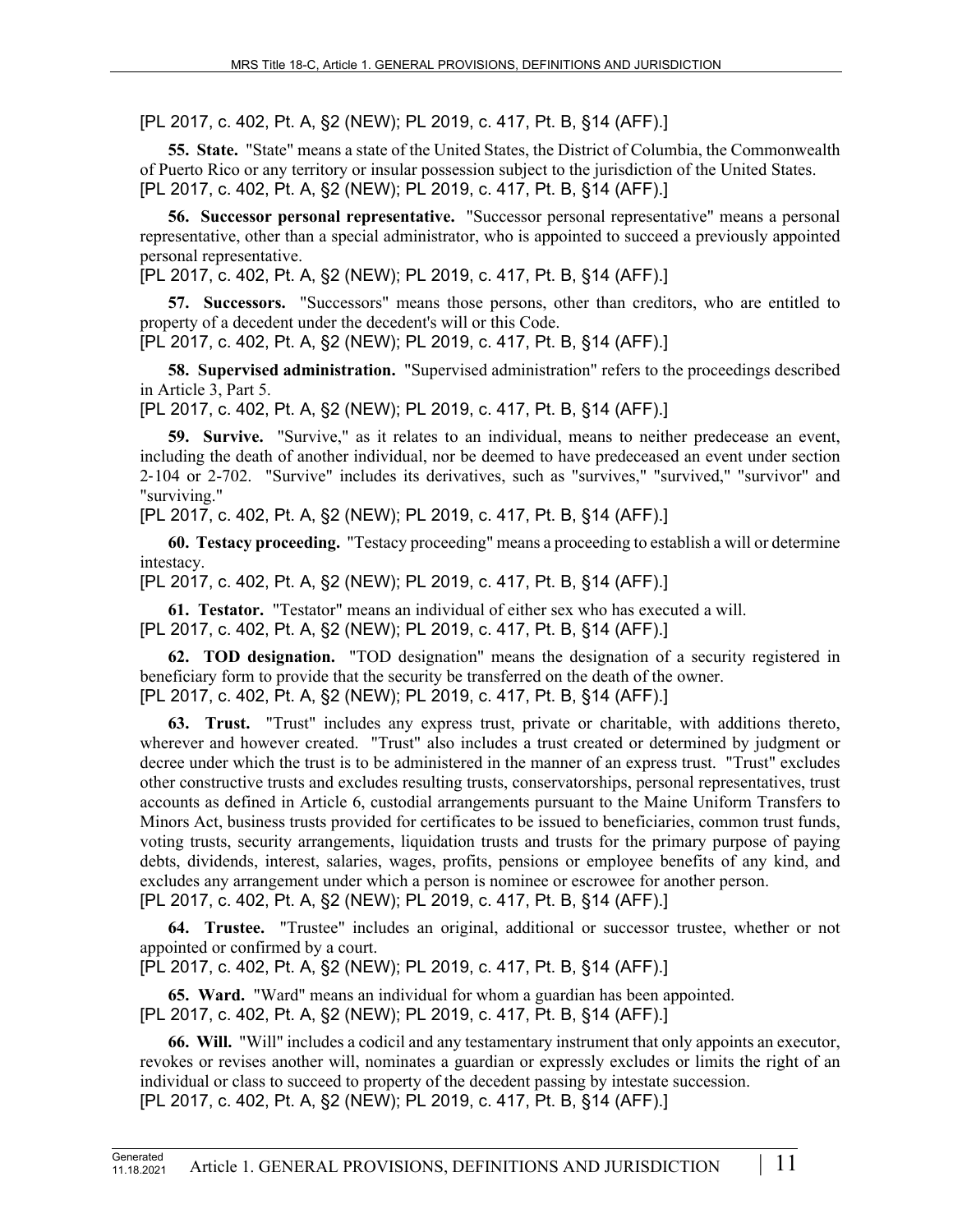SECTION HISTORY

PL 2017, c. 402, Pt. A, §2 (NEW). PL 2017, c. 402, Pt. F, §1 (AFF). PL 2019, c. 417, Pt. A, §2 (AMD). PL 2019, c. 417, Pt. B, §14 (AFF).

### **PART 3**

### **SCOPE, JURISDICTION AND COURTS**

#### **§1-301. Territorial application**

Except as otherwise provided in this Code, this Code applies to the following: [PL 2017, c. 402, Pt. A, §2 (NEW); PL 2019, c. 417, Pt. B, §14 (AFF).]

**1. Domiciled in the State.** The affairs and estates of decedents, missing persons and persons to be protected who are domiciled in this State; [PL 2017, c. 402, Pt. A, §2 (NEW); PL 2019, c. 417, Pt. B, §14 (AFF).]

**2. Nonresidents.** The property of nonresidents located in this State or property coming into the control of a fiduciary who is subject to the laws of this State; [PL 2017, c. 402, Pt. A, §2 (NEW); PL 2019, c. 417, Pt. B, §14 (AFF).]

**3. Persons without capacity.** Incapacitated persons and minors in this State;

[PL 2017, c. 402, Pt. A, §2 (NEW); PL 2019, c. 417, Pt. B, §14 (AFF).]

**4. Survivorship.** Survivorship and related accounts in this State; and [PL 2017, c. 402, Pt. A, §2 (NEW); PL 2019, c. 417, Pt. B, §14 (AFF).]

**5. Trusts.** Trusts subject to administration in this State. [PL 2017, c. 402, Pt. A, §2 (NEW); PL 2019, c. 417, Pt. B, §14 (AFF).] SECTION HISTORY

PL 2017, c. 402, Pt. A, §2 (NEW). PL 2017, c. 402, Pt. F, §1 (AFF). PL 2019, c. 417, Pt. B, §14 (AFF).

### **§1-302. Subject matter jurisdiction**

**1. Subject matter jurisdiction.** To the full extent permitted by the laws of the State, the court has jurisdiction over all subject matter relating to:

A. The estates of decedents, including the construction of wills and determination of heirs and successors of decedents, and estates of protected persons; [PL 2017, c. 402, Pt. A, §2 (NEW); PL 2019, c. 417, Pt. B, §14 (AFF).]

B. The protection of minors and incapacitated persons; and [PL 2017, c. 402, Pt. A, §2 (NEW); PL 2019, c. 417, Pt. B, §14 (AFF).]

C. Trusts. [PL 2017, c. 402, Pt. A, §2 (NEW); PL 2019, c. 417, Pt. B, §14 (AFF).] [PL 2017, c. 402, Pt. A, §2 (NEW); PL 2019, c. 417, Pt. B, §14 (AFF).]

**2. Court authority.** The court has full power to make orders, judgments and decrees and take all other action necessary and proper to administer justice in the matters that come before it. [PL 2017, c. 402, Pt. A, §2 (NEW); PL 2019, c. 417, Pt. B, §14 (AFF).]

**3. Protective and guardianship proceedings.** The court has jurisdiction over protective proceedings and guardianship proceedings.

[PL 2017, c. 402, Pt. A, §2 (NEW); PL 2019, c. 417, Pt. B, §14 (AFF).]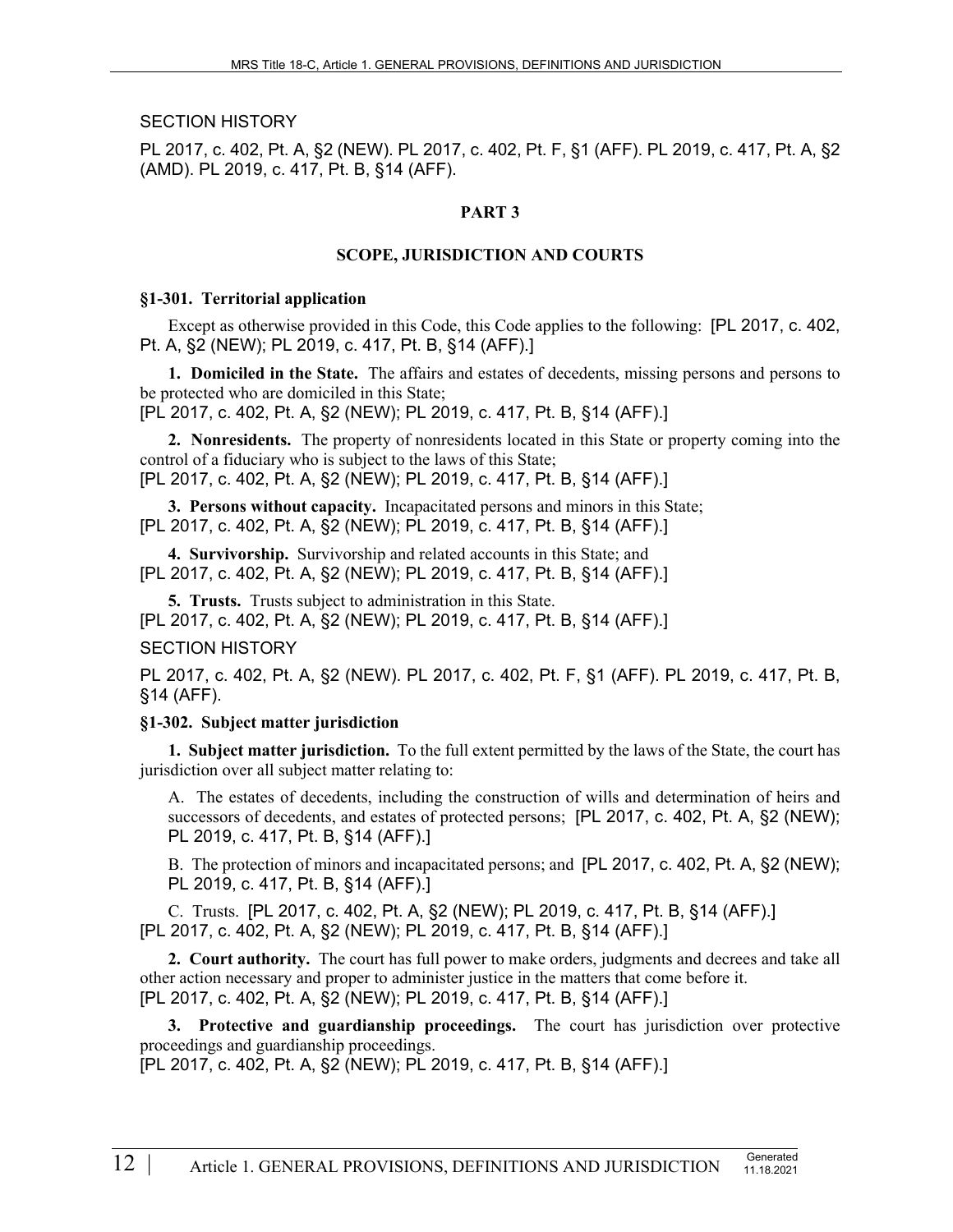**4. Consolidation.** If both guardianship and protective proceedings as to the same person are commenced or pending in the same court, the proceedings may be consolidated.

[PL 2017, c. 402, Pt. A, §2 (NEW); PL 2019, c. 417, Pt. B, §14 (AFF).]

#### SECTION HISTORY

PL 2017, c. 402, Pt. A, §2 (NEW). PL 2017, c. 402, Pt. F, §1 (AFF). PL 2019, c. 417, Pt. B, §14 (AFF).

#### **§1-303. Venue; multiple proceedings; transfer**

**1. Court where proceeding first commenced.** If a proceeding under this Code could be maintained in more than one court in this State, the court in which the proceeding is first commenced has the exclusive right to proceed.

[PL 2017, c. 402, Pt. A, §2 (NEW); PL 2019, c. 417, Pt. B, §14 (AFF).]

**2. Multiple proceedings.** If proceedings concerning the same estate, protected person, ward or trust are commenced in more than one court of this State, the court in which the proceeding was first commenced shall continue to hear the matter, and the other courts shall hold the matter in abeyance until the question of venue is decided. If the ruling court determines that venue is properly in another court, it shall transfer the proceeding to the other court.

[PL 2017, c. 402, Pt. A, §2 (NEW); PL 2019, c. 417, Pt. B, §14 (AFF).]

**3. Transfer in the interest of justice.** If a court finds that in the interest of justice a proceeding or a file should be located in another court of this State, the court making the finding may transfer the proceeding or file to the other court.

[PL 2017, c. 402, Pt. A, §2 (NEW); PL 2019, c. 417, Pt. B, §14 (AFF).]

#### SECTION HISTORY

PL 2017, c. 402, Pt. A, §2 (NEW). PL 2017, c. 402, Pt. F, §1 (AFF). PL 2019, c. 417, Pt. B, §14 (AFF).

#### **§1-304. Rule-making power**

**1. Rules.** The Supreme Judicial Court may prescribe by general rules the forms, practice and procedure, including rules of evidence, to be followed in all proceedings under this Code and all appeals from such proceedings. The rules must be consistent with the provisions of this Code and may not abridge, enlarge or modify any substantive right.

[PL 2017, c. 402, Pt. A, §2 (NEW); PL 2019, c. 417, Pt. B, §14 (AFF).]

**2. Laws inconsistent with rules.** After the effective date of the rules adopted or amended under subsection 1, all laws in conflict with those rules are of no further force or effect, except that in the event of a conflict with a provision of this Code, the Code provision prevails.

[PL 2017, c. 402, Pt. A, §2 (NEW); PL 2019, c. 417, Pt. B, §14 (AFF).]

### SECTION HISTORY

PL 2017, c. 402, Pt. A, §2 (NEW). PL 2017, c. 402, Pt. F, §1 (AFF). PL 2019, c. 417, Pt. B, §14 (AFF).

### **§1-305. Records and certified copies; judicial supervision**

The register shall maintain records and files and provide copies of documents as provided in sections 1-501 to 1-511 and further records and copies as the Supreme Judicial Court may by rule provide. The register is subject to the supervision and authority of the judge of the court in which the register serves. [PL 2017, c. 402, Pt. A, §2 (NEW); PL 2019, c. 417, Pt. B, §14 (AFF).]

### SECTION HISTORY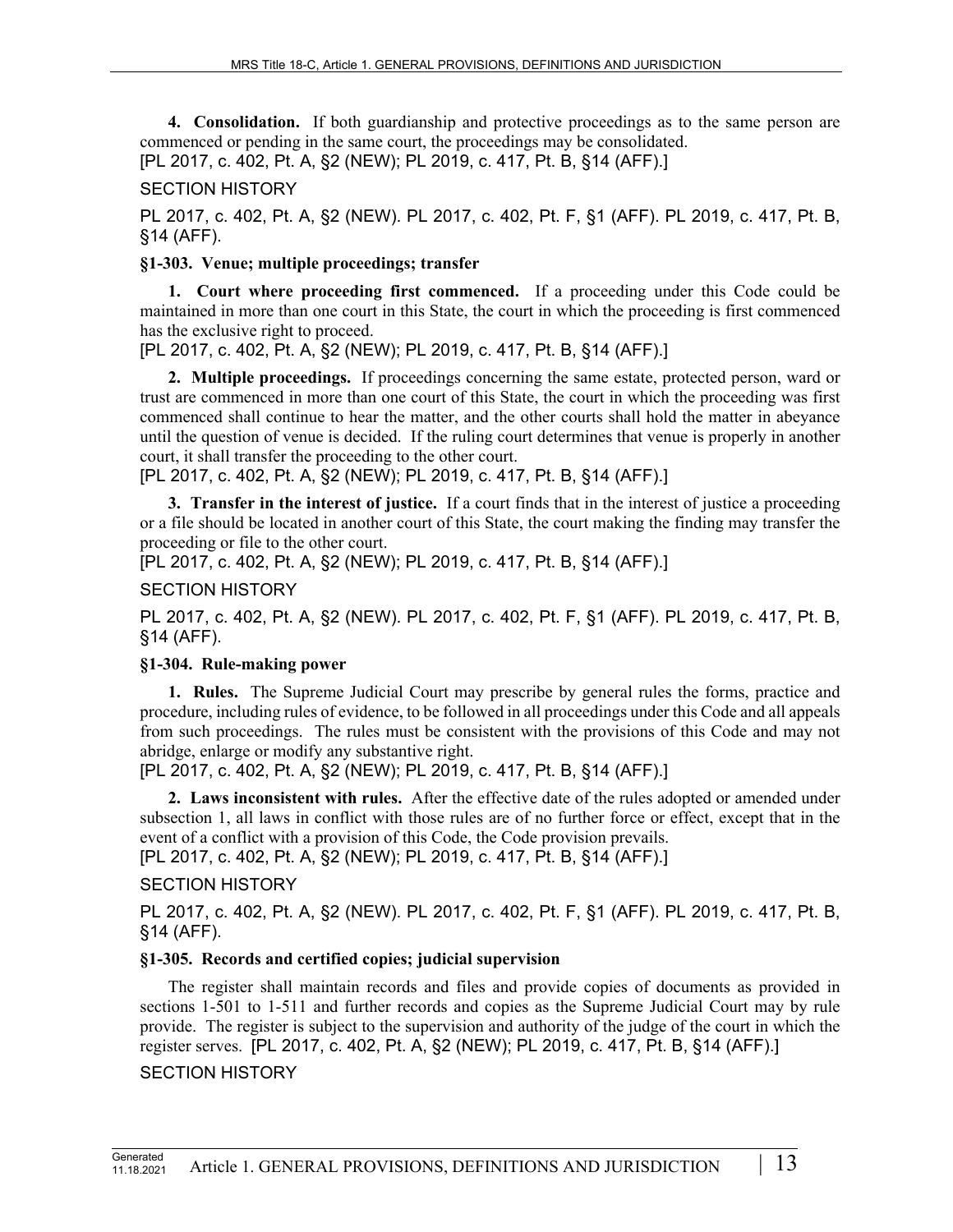PL 2017, c. 402, Pt. A, §2 (NEW). PL 2017, c. 402, Pt. F, §1 (AFF). PL 2019, c. 417, Pt. B, §14 (AFF).

### **§1-306. No jury trial; removal**

**1. No jury trial.** In any proceeding under this Code, the court shall sit without a jury. [PL 2017, c. 402, Pt. A, §2 (NEW); PL 2019, c. 417, Pt. B, §14 (AFF).]

**2. Removal to Superior Court for jury trial.** Upon timely demand by any party, any proceeding not within the exclusive jurisdiction of the court may be removed for trial to the Superior Court under the procedures the Supreme Judicial Court provides by rule.

[PL 2017, c. 402, Pt. A, §2 (NEW); PL 2019, c. 417, Pt. B, §14 (AFF).]

#### SECTION HISTORY

PL 2017, c. 402, Pt. A, §2 (NEW). PL 2017, c. 402, Pt. F, §1 (AFF). PL 2019, c. 417, Pt. B, §14 (AFF).

### **§1-307. Register; powers**

The register has the power to probate wills, appoint personal representatives as provided in sections 3-302 and 3-307 and perform other duties set out in this Code. The acts and orders that may be performed by the register under this Code may also be performed by a judge of the court or by a deputy register appointed under the provisions of section 1‑506. [PL 2017, c. 402, Pt. A, §2 (NEW); PL 2019, c. 417, Pt. B, §14 (AFF).]

#### SECTION HISTORY

PL 2017, c. 402, Pt. A, §2 (NEW). PL 2017, c. 402, Pt. F, §1 (AFF). PL 2019, c. 417, Pt. B, §14 (AFF).

#### **§1-308. Appeals**

Appeals from all final judgments, orders and decrees of the court may be taken to the Supreme Judicial Court, sitting as the Law Court, as in other civil actions. [PL 2017, c. 402, Pt. A, §2 (NEW); PL 2019, c. 417, Pt. B, §14 (AFF).]

### SECTION HISTORY

PL 2017, c. 402, Pt. A, §2 (NEW). PL 2017, c. 402, Pt. F, §1 (AFF). PL 2019, c. 417, Pt. B, §14 (AFF).

### **§1-309. Judges**

A judge of the court must be chosen and shall serve as provided in Title 4, sections 301 to 312. [PL 2017, c. 402, Pt. A, §2 (NEW); PL 2019, c. 417, Pt. B, §14 (AFF).]

### SECTION HISTORY

PL 2017, c. 402, Pt. A, §2 (NEW). PL 2017, c. 402, Pt. F, §1 (AFF). PL 2019, c. 417, Pt. B, §14 (AFF).

### **§1-310. Oath or affirmation on filed documents**

Except as otherwise specifically provided in this Code or by rule, every document filed with the court under this Code, including applications, petitions and demands for notice, is deemed to include an oath, affirmation or statement to the effect that its representations are true as far as the person executing or filing it knows or is informed. Deliberate falsification may subject the person executing or filing the document to penalties for perjury. [PL 2017, c. 402, Pt. A, §2 (NEW); PL 2019, c. 417, Pt. B, §14 (AFF).]

### SECTION HISTORY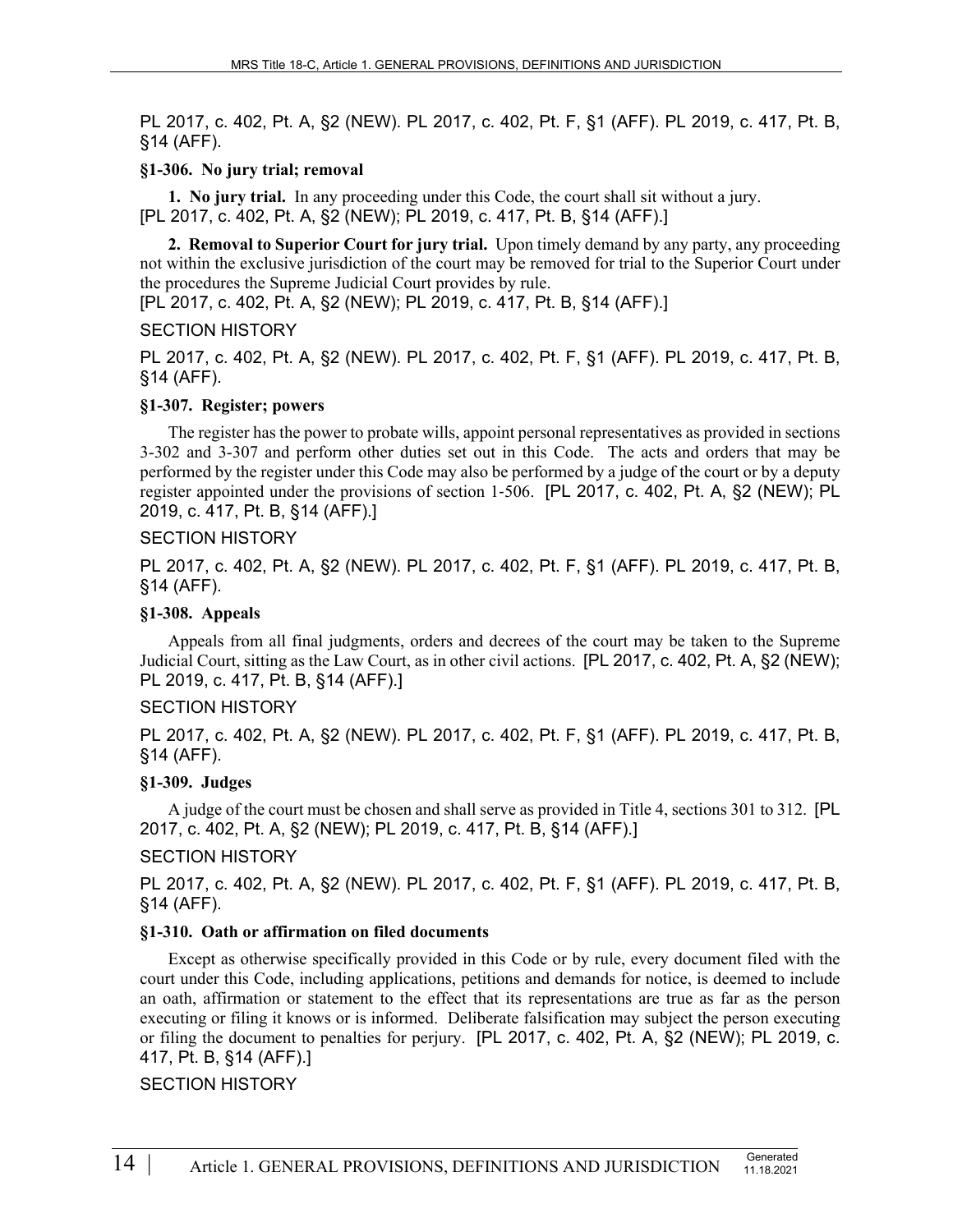PL 2017, c. 402, Pt. A, §2 (NEW). PL 2017, c. 402, Pt. F, §1 (AFF). PL 2019, c. 417, Pt. B, §14 (AFF).

## **PART 4**

### **NOTICE, PARTIES AND REPRESENTATION IN ESTATE LITIGATION AND OTHER MATTERS**

#### **§1-401. Notice**

Whenever notice of any proceeding or any hearing is required under this Code, it must be given to any interested person in the manner the Supreme Judicial Court provides by rule. Each notice must include notification of any right to contest or appeal and may be proved by the filing of an affidavit of notice. [PL 2017, c. 402, Pt. A, §2 (NEW); PL 2019, c. 417, Pt. B, §14 (AFF).]

#### SECTION HISTORY

PL 2017, c. 402, Pt. A, §2 (NEW). PL 2017, c. 402, Pt. F, §1 (AFF). PL 2019, c. 417, Pt. B, §14 (AFF).

#### **§1-402. Notice; waiver**

A person, including a guardian ad litem, conservator or other fiduciary, may waive notice in the manner the Supreme Judicial Court provides by rule. [PL 2017, c. 402, Pt. A, §2 (NEW); PL 2019, c. 417, Pt. B, §14 (AFF).]

#### SECTION HISTORY

PL 2017, c. 402, Pt. A, §2 (NEW). PL 2017, c. 402, Pt. F, §1 (AFF). PL 2019, c. 417, Pt. B, §14 (AFF).

#### **§1-403. Pleadings; when parties bound by others; notice**

In formal proceedings involving trusts or estates of decedents, minors, protected persons or incapacitated persons, and in judicially supervised settlements, the following provisions apply. [PL 2017, c. 402, Pt. A, §2 (NEW); PL 2019, c. 417, Pt. B, §14 (AFF).]

**1. Pleadings.** Interests to be affected must be described in pleadings that give reasonable information to owners by name or class, by reference to the instrument creating the interests or in some other appropriate manner.

[PL 2017, c. 402, Pt. A, §2 (NEW); PL 2019, c. 417, Pt. B, §14 (AFF).]

**2. Orders binding another person.** A person is bound by an order binding another person in the following cases.

A. An order binding the sole holder or all coholders of a power of revocation or a presently exercisable general power of appointment, including one in the form of a power of amendment, binds other persons to the extent their interests, as objects or takers in default or otherwise, are subject to the power. [PL 2017, c. 402, Pt. A, §2 (NEW); PL 2019, c. 417, Pt. B, §14 (AFF).]

B. To the extent there is no conflict of interest between them or among persons represented:

(1) An order binding a conservator binds the person whose estate the conservator controls;

(2) An order binding a guardian binds the ward if no conservator of the ward's estate has been appointed;

(3) An order binding a trustee binds beneficiaries of the trust in proceedings to probate a will establishing or adding to a trust, in proceedings to review the acts or accounts of a prior fiduciary and in proceedings involving creditors or other 3rd parties;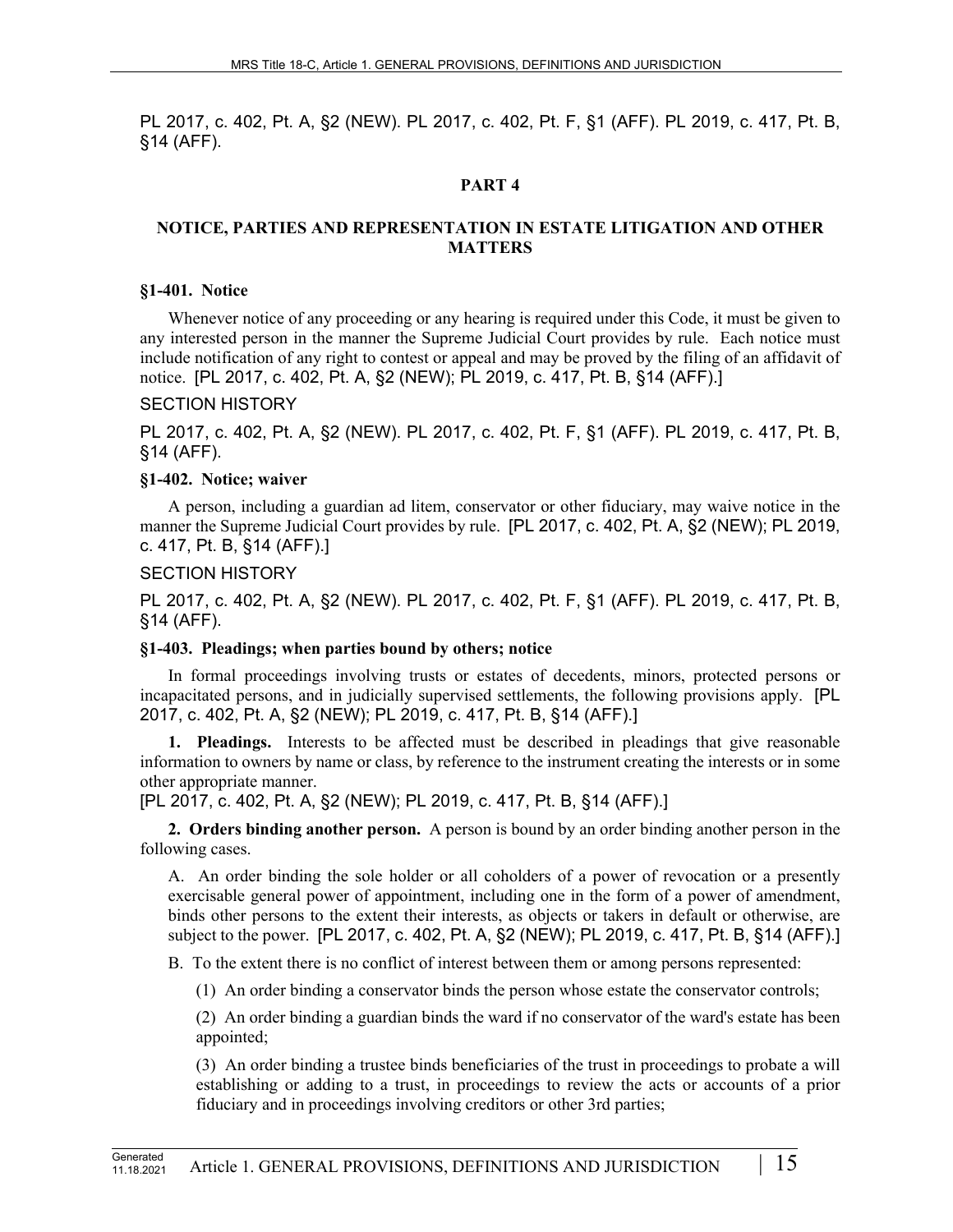(4) An order binding a personal representative binds persons interested in the undistributed assets of a decedent's estate in actions or proceedings by or against the estate; and

(5) An order binding a sole holder or all coholders of a general testamentary power of appointment binds other persons to the extent their interests, as objects or takers in default or otherwise, are subject to the power. [PL 2017, c. 402, Pt. A, §2 (NEW); PL 2019, c. 417, Pt. B, §14 (AFF).]

C. Unless otherwise represented, a minor, an incapacitated person or an unborn or unascertained person is bound by an order to the extent the person's interest is adequately represented by another party having a substantially identical interest in the proceeding. [PL 2017, c. 402, Pt. A, §2 (NEW); PL 2019, c. 417, Pt. B, §14 (AFF).]

[PL 2017, c. 402, Pt. A, §2 (NEW); PL 2019, c. 417, Pt. B, §14 (AFF).]

**3. Representation of minors.** If a conservator or guardian has not been appointed, a parent may represent a minor.

[PL 2017, c. 402, Pt. A, §2 (NEW); PL 2019, c. 417, Pt. B, §14 (AFF).]

**4. Notice.** Notice is required as follows:

A. Notice as prescribed by section 1‑401 must be given to every interested person or to a person who may bind an interested person as described in subsection 2, paragraph A or B. Notice may be given both to a person and to another person who may bind the person; and [PL 2017, c. 402, Pt. A, §2 (NEW); PL 2019, c. 417, Pt. B, §14 (AFF).]

B. Notice must be given to unborn or unascertained persons who are not represented under subsection 2, paragraph A or B by giving notice to all known persons whose interests in the proceedings are substantially identical to those of the unborn or unascertained persons. [PL 2017, c. 402, Pt. A, §2 (NEW); PL 2019, c. 417, Pt. B, §14 (AFF).]

[PL 2017, c. 402, Pt. A, §2 (NEW); PL 2019, c. 417, Pt. B, §14 (AFF).]

**5. Appointment of guardian ad litem.** At any point in a proceeding, a court may appoint a guardian ad litem to represent the interest of a minor, an incapacitated person or an unborn or unascertained person if the court determines that representation of the interest otherwise would be inadequate. If not precluded by a conflict of interest, a guardian ad litem may be appointed to represent several persons or interests. The court shall set out its reasons for appointing a guardian ad litem as a part of the record or the proceeding.

[PL 2017, c. 402, Pt. A, §2 (NEW); PL 2019, c. 417, Pt. B, §14 (AFF).]

SECTION HISTORY

PL 2017, c. 402, Pt. A, §2 (NEW). PL 2017, c. 402, Pt. F, §1 (AFF). PL 2019, c. 417, Pt. B, §14 (AFF).

### **PART 5**

### **REGISTERS OF PROBATE**

#### **§1-501. Election; bond; vacancies; salaries; copies**

**1. Election.** Registers of probate are elected or appointed as provided in the Constitution of Maine. A register's election is effected and determined as is provided for county commissioners by Title 30‑A, chapter 1, subchapter 2, and a register's term commences on the first day of January following the register's election, except that the term of a register appointed to fill a vacancy commences immediately. [PL 2017, c. 402, Pt. A, §2 (NEW); PL 2019, c. 417, Pt. B, §14 (AFF).]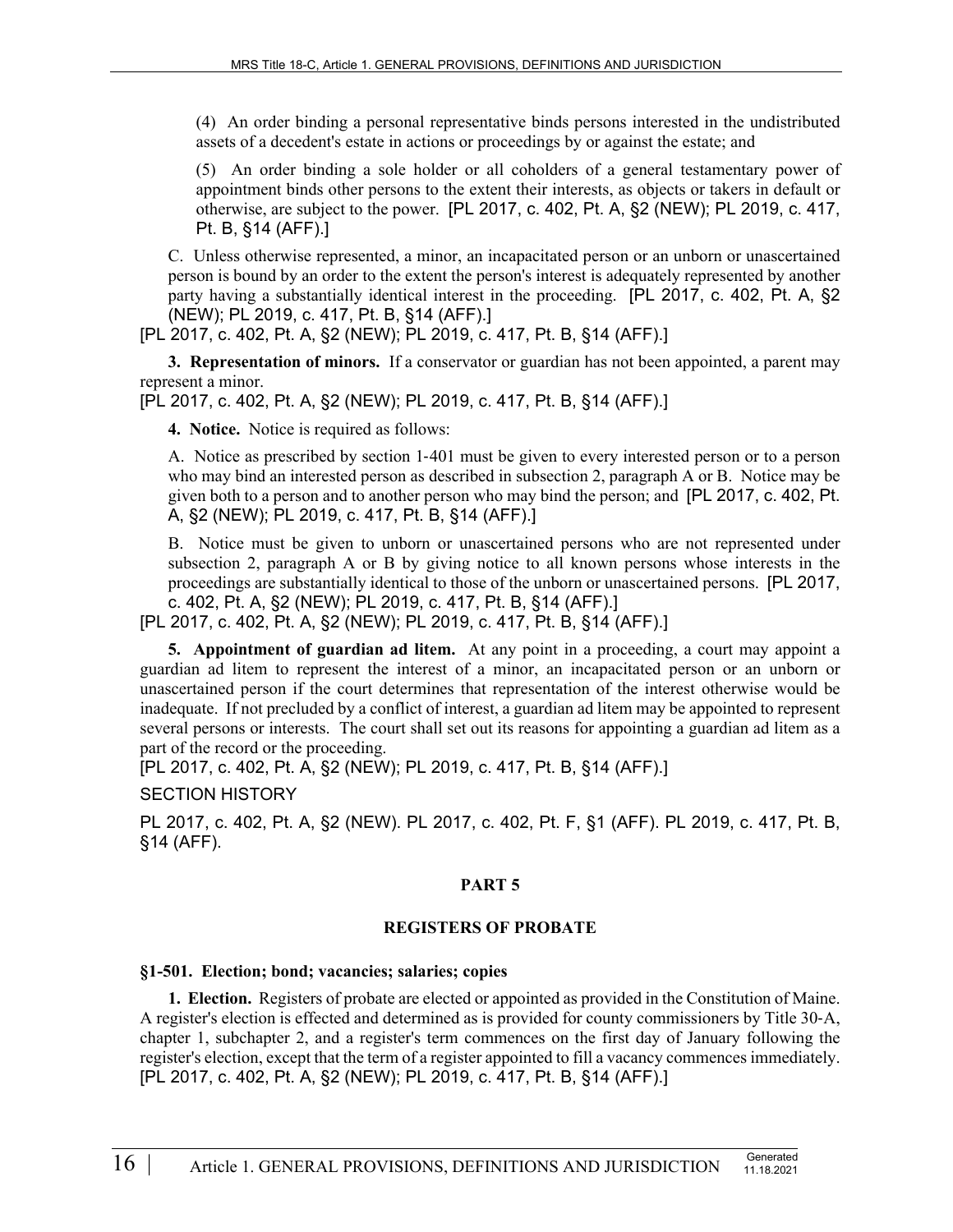**2. Bond.** A register, before acting, shall give bond to the treasurer of the register's county with sufficient sureties in the sum of \$2,500, except that this sum must be \$10,000 for Cumberland County. A register, having executed the bond, shall file the bond in the office of the county commissioners of the register's county, to be presented to the county commissioners at the next meeting for approval. After the bond is approved, the county commissioners shall retain a copy of the bond and deliver the original bond to the register, who shall deliver the original bond to the treasurer of the county within 10 days after the bond's approval. Surety and fidelity insurance coverage provided by a public sector self-funded risk pool organized pursuant to Title 30‑A, section 2253 in the sum ordered by the commissioners is deemed to comply with the requirements of this section.

[PL 2017, c. 402, Pt. A, §2 (NEW); PL 2019, c. 417, Pt. B, §14 (AFF).]

**3. Vacancies.** Vacancies caused by death, resignation, removal from the county, permanent incapacity as defined in Title 30‑A, section 1, subsection 2-A or any other reason must be filled as provided in the Constitution of Maine. In the case of a vacancy in the term of a register who was nominated by primary election before the general election, the register appointed by the Governor to fill the vacancy until a successor is chosen at election must be enrolled in the same political party as the register whose term is vacant. In making the appointment, the Governor shall choose from any recommendations submitted to the Governor by the county committee of the political party from which the appointment is to be made.

[PL 2017, c. 402, Pt. A, §2 (NEW); PL 2019, c. 417, Pt. B, §14 (AFF).]

**4. Salary.** A register is entitled to receive an annual salary as established by the register's county pursuant to Title 30‑A, chapter 3. The salary of the register must be in full compensation for the performance of all duties required of the register.

[PL 2017, c. 402, Pt. A, §2 (NEW); PL 2019, c. 417, Pt. B, §14 (AFF).]

**5. Copies and fees.** Registers may make copies of wills, accounts, inventories, petitions and decrees and furnish the copies to the persons requesting the copies and may charge a reasonable fee for that service, which is considered a fee for the use of the county. Fees for exemplified copies of the records of the probate of wills and the granting of administrations, guardianships and conservatorships; fees for copies of petitions and orders of notice for personal service; fees for appeal copies; and the statutory fees for abstracts and copies of the waivers of wills and other copies required to be recorded in the registry of deeds are considered official fees for the use of the county. This subsection may not be construed to change or repeal any provisions of law requiring the furnishing of certain copies without charge.

[PL 2017, c. 402, Pt. A, §2 (NEW); PL 2019, c. 417, Pt. B, §14 (AFF).]

SECTION HISTORY

PL 2017, c. 402, Pt. A, §2 (NEW). PL 2017, c. 402, Pt. F, §1 (AFF). PL 2019, c. 417, Pt. B, §14 (AFF).

## **§1-502. Condition of bond**

A register's bond is conditioned on the register's accounting, according to law, for all fees received by or payable to the register by virtue of the office and the register's paying the fees to the county treasurer by the 15th day of each month following the month in which the fees were collected, as provided by law; the register's keeping, seasonably and in good order, the records of the court; the register's making and keeping correct and convenient indices of the records; and the register's faithfully discharging all other duties of the office. If a register forfeits the register's bond, the register is disqualified from holding office. The register's failure to complete the register's records for more than 6 months at any time, except in cases of sickness or extraordinary casualty, constitutes a forfeiture. [PL 2017, c. 402, Pt. A, §2 (NEW); PL 2019, c. 417, Pt. B, §14 (AFF).]

### SECTION HISTORY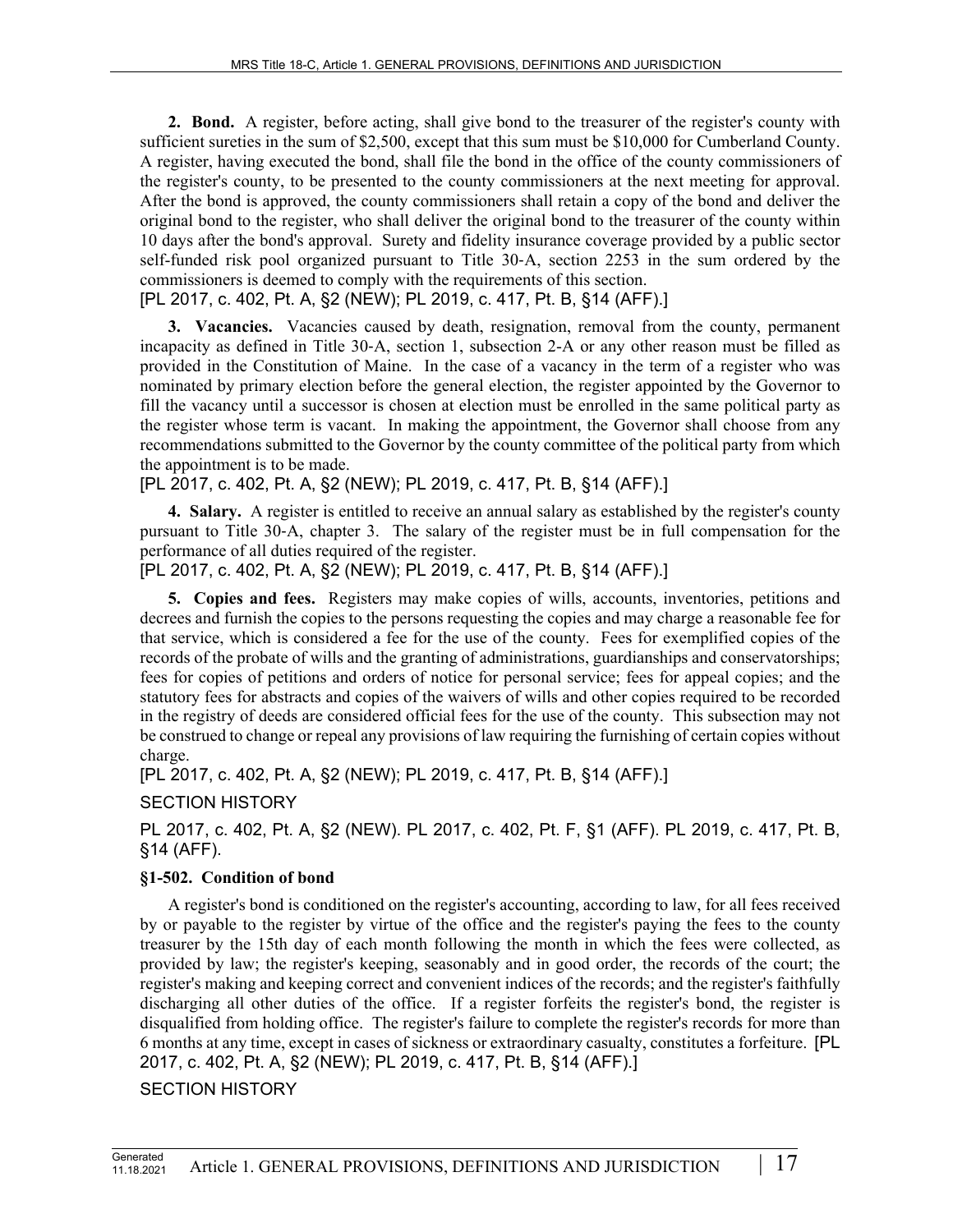PL 2017, c. 402, Pt. A, §2 (NEW). PL 2017, c. 402, Pt. F, §1 (AFF). PL 2019, c. 417, Pt. B, §14 (AFF).

#### **§1-503. Duties; records; binding of papers; facsimile signature**

**1. Duties.** Registers are responsible for the care and custody of all files, papers and books belonging to the probate office and shall duly record all wills probated formally or informally, letters of authority of a personal representative, guardianships or conservatorships issued, bonds approved, accounts filed or allowed, all informal applications and findings, all petitions, decrees, orders or judgments of the judge, including all petitions, decrees or orders relating to adoptions and changes of names and other matters, as the judge directs.

[PL 2017, c. 402, Pt. A, §2 (NEW); PL 2019, c. 417, Pt. B, §14 (AFF).]

**2. Records.** Registers shall keep a docket of all probate cases and, under the appropriate heading of each case, make entries of each motion, order, decree and proceeding so that at all times the docket shows the exact condition of each case. A register may act as an auditor of accounts when requested to do so by the judge, and the judge's decision is final unless appealed in the same manner as other probate appeals. The records may be attested by the volume, and it is considered to be a sufficient attestation of those records when each volume bears the attest with the written signature of the register or other person authorized by law to attest those records.

[PL 2017, c. 402, Pt. A, §2 (NEW); PL 2019, c. 417, Pt. B, §14 (AFF).]

**3. Binding of papers.** A register may bind in volumes of convenient size original inventories and accounts filed in the register's office and, when bound and indexed, those inventories and accounts are deemed to be recorded in all cases in which the law requires a record to be made and no further record is required.

[PL 2017, c. 402, Pt. A, §2 (NEW); PL 2019, c. 417, Pt. B, §14 (AFF).]

**4. Facsimile signature.** A facsimile of the signature of the register or deputy register imprinted at the register's or deputy register's direction upon any instrument, certification or copy that is customarily certified by the register or deputy register or recorded in the probate office has the same validity as the register's or deputy register's signature.

[PL 2017, c. 402, Pt. A, §2 (NEW); PL 2019, c. 417, Pt. B, §14 (AFF).]

### SECTION HISTORY

PL 2017, c. 402, Pt. A, §2 (NEW). PL 2017, c. 402, Pt. F, §1 (AFF). PL 2019, c. 417, Pt. B, §14 (AFF).

#### **§1-504. Certification of wills; appointments of personal representatives; elective share petitions involving real estate**

**1. Duty of register.** The register shall prepare and submit a certification in accordance with subsection 2 within 30 days after the date on which:

A. A will has been proved or allowed; [PL 2017, c. 402, Pt. A, §2 (NEW); PL 2019, c. 417, Pt. B, §14 (AFF).]

B. An appointment of a personal representative has been made upon an assumption of intestate status and the petition for appointment indicates that the decedent owned real estate; or [PL 2017, c. 402, Pt. A, §2 (NEW); PL 2019, c. 417, Pt. B, §14 (AFF).]

C. A petition for an elective share has been filed and the will or the petition upon which the appointment of a personal representative was granted indicates that the decedent owned real estate. [PL 2017, c. 402, Pt. A, §2 (NEW); PL 2019, c. 417, Pt. B, §14 (AFF).] [PL 2017, c. 402, Pt. A, §2 (NEW); PL 2019, c. 417, Pt. B, §14 (AFF).]

**2. Certification.** When required by subsection 1, the register shall certify to the register of deeds in the county where any affected real estate is situated a true copy of the portion of the will that devises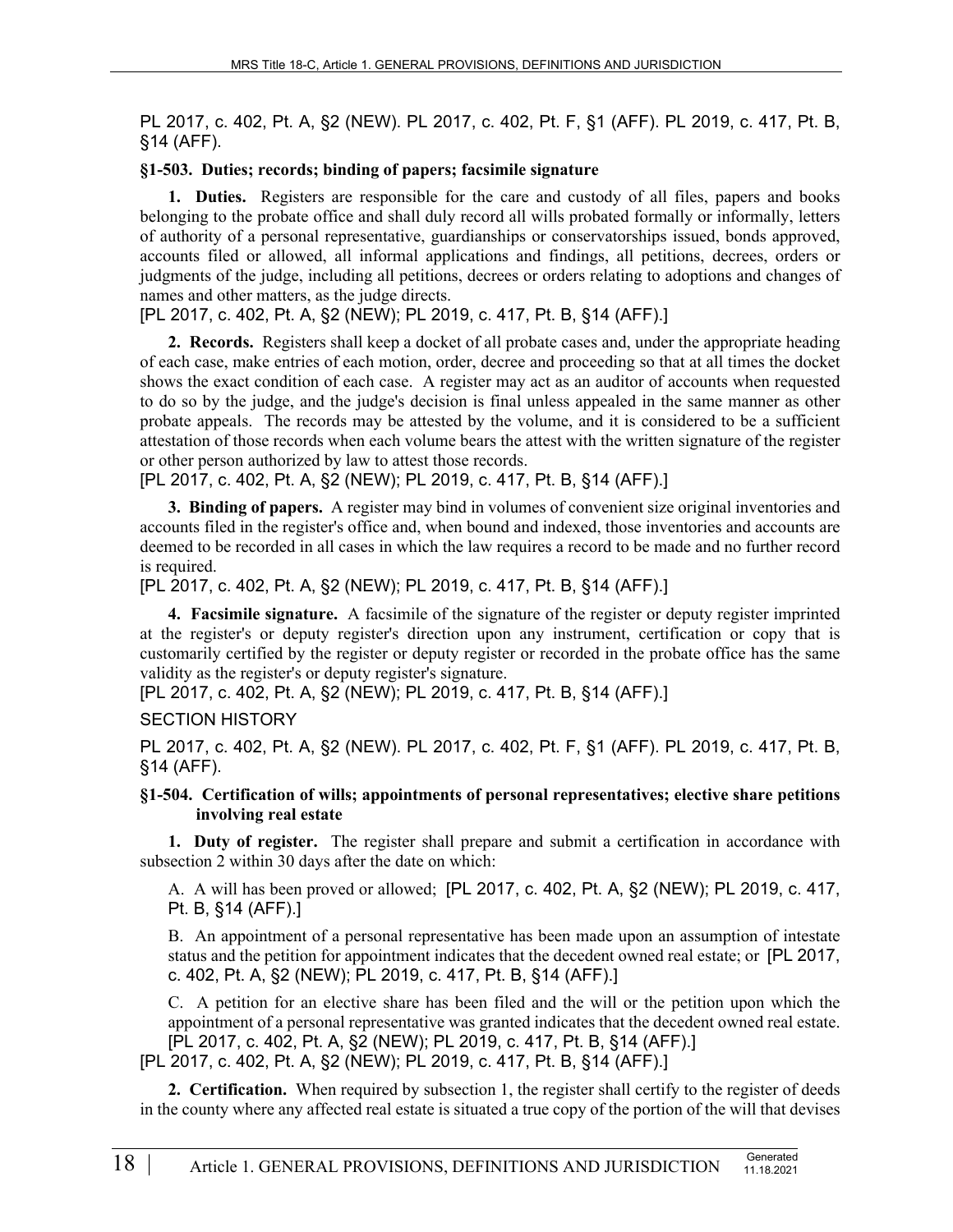the real estate, an abstract of the appointment of the personal representative or a true copy or abstract of the petition for an elective share. Each certification must also include:

A. A description of the real estate derived from the probated will or the petition upon which the appointment of the personal representative was made; [PL 2017, c. 402, Pt. A, §2 (NEW); PL 2019, c. 417, Pt. B, §14 (AFF).]

B. The name of the decedent; [PL 2017, c. 402, Pt. A, §2 (NEW); PL 2019, c. 417, Pt. B, §14 (AFF).]

C. The name or names of the devisees or heirs; and [PL 2017, c. 402, Pt. A, §2 (NEW); PL 2019, c. 417, Pt. B, §14 (AFF).]

D. In the case of a will, the date of allowance of the will and an indication whether the will was probated formally or informally. [PL 2017, c. 402, Pt. A, §2 (NEW); PL 2019, c. 417, Pt. B, §14 (AFF).]

[PL 2017, c. 402, Pt. A, §2 (NEW); PL 2019, c. 417, Pt. B, §14 (AFF).]

**3. Additional certification if will previously probated informally.** If a will was informally probated and subsequently formally probated or denied probate in formal proceedings, the register shall certify the formal probate or formal denial of probate to the register of deeds to which the prior informally probated will was certified, setting forth the date of the formal probate or denial. A register of deeds that receives a certification pursuant to this subsection shall indicate on the certification the time of receipt and record the certification in the same manner as a deed of real estate.

[PL 2017, c. 402, Pt. A, §2 (NEW); PL 2019, c. 417, Pt. B, §14 (AFF).]

SECTION HISTORY

PL 2017, c. 402, Pt. A, §2 (NEW). PL 2017, c. 402, Pt. F, §1 (AFF). PL 2019, c. 417, Pt. B, §14 (AFF).

## **§1-505. Notice to beneficiaries; furnishing of copies**

A register shall, within 30 days after a will is probated, notify by mail all beneficiaries under the will that devises have been made to them, stating the name of the testator and the name of the personal representative, if a personal representative has been appointed at the time this notification is sent. Beneficiaries in a will may, upon application to the register, be furnished with a copy of the probated will upon payment of a fee of \$1 per page. [PL 2017, c. 402, Pt. A, §2 (NEW); PL 2019, c. 417, Pt. B, §14 (AFF).]

# SECTION HISTORY

PL 2017, c. 402, Pt. A, §2 (NEW). PL 2017, c. 402, Pt. F, §1 (AFF). PL 2019, c. 417, Pt. B, §14 (AFF).

# **§1-506. Deputy register of probate**

A register may appoint a deputy register for the county, subject to the requirements of Title 30‑A, section 501. The deputy register may perform any of the duties prescribed by law to be performed by the register. The signature of the deputy register has the same force and effect as the signature of the register. The deputy register shall give bond to the county for the faithful discharge of the deputy register's duties in the same sum and in the same manner as the register. The deputy register shall act as register in the event of a vacancy or absence of the register, until the register resumes the register's duties or another person is qualified as register. The deputy register is entitled to receive an annual salary established by the register and approved by the county commissioners. [PL 2017, c. 402, Pt. A, §2 (NEW); PL 2019, c. 417, Pt. B, §14 (AFF).]

In the case of an absence of the register in a county where a deputy register has not been appointed or in the case of a vacancy in the office of register due to death, resignation or any other cause, the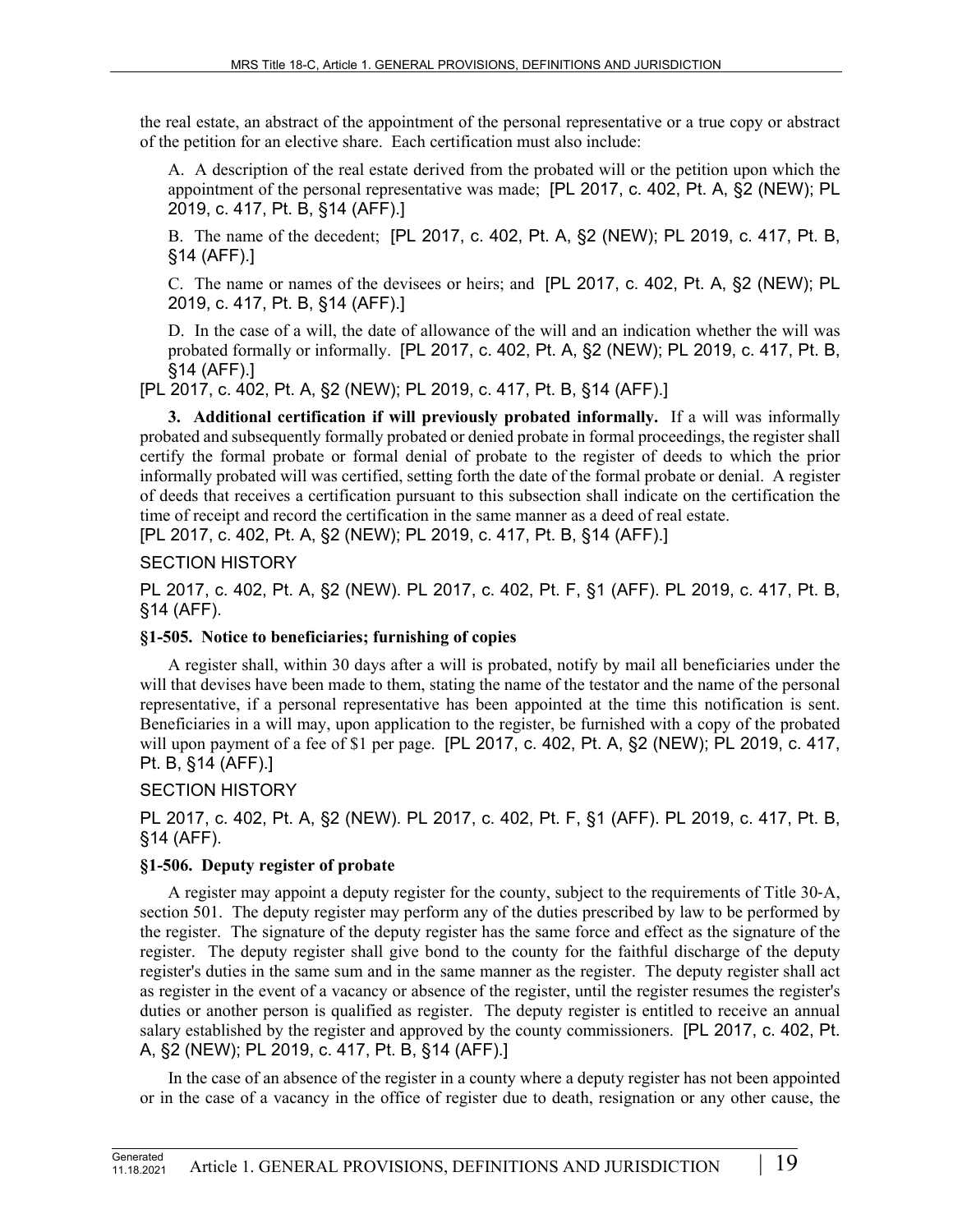judge shall appoint a suitable person to act as register pro tempore until the register resumes the duties of office or another person is qualified as register. A register pro tempore must be sworn and, if the judge requires it, shall give bond as in the case of the register. [PL 2017, c. 402, Pt. A, §2 (NEW); PL 2019, c. 417, Pt. B, §14 (AFF).]

## SECTION HISTORY

PL 2017, c. 402, Pt. A, §2 (NEW). PL 2017, c. 402, Pt. F, §1 (AFF). PL 2019, c. 417, Pt. B, §14 (AFF).

#### **§1-507. Inspection of register's conduct of office**

A judge shall constantly inspect the conduct of the register with respect to the register's records and duties and give information in writing of any breach of the register's bond to the treasurer of the county, who shall bring a civil action. Any funds recovered in the civil action must be applied toward the expenses of completing the records of the register under the direction of the judge and the surplus, if any, must inure to the county. If the funds are insufficient, the treasurer may recover the deficiency from the register in a civil action. [PL 2017, c. 402, Pt. A, §2 (NEW); PL 2019, c. 417, Pt. B, §14 (AFF).]

## SECTION HISTORY

PL 2017, c. 402, Pt. A, §2 (NEW). PL 2017, c. 402, Pt. F, §1 (AFF). PL 2019, c. 417, Pt. B, §14 (AFF).

### **§1-508. Register incapable or neglects duties**

When a register is unable to perform or neglects the duties of the office, the judge shall certify the register's inability or neglect to the county treasurer, the time of the commencement and termination of the inability or neglect and the name of the person who has performed the duties for that time period. The treasurer shall pay the person named by the judge a salary in proportion to the time that the person has performed the duties of the register and the amount must be deducted from the register's salary. [PL 2017, c. 402, Pt. A, §2 (NEW); PL 2019, c. 417, Pt. B, §14 (AFF).]

### SECTION HISTORY

PL 2017, c. 402, Pt. A, §2 (NEW). PL 2017, c. 402, Pt. F, §1 (AFF). PL 2019, c. 417, Pt. B, §14 (AFF).

### **§1-509. Records in case of vacancy**

When there is a vacancy in the office of register and the office's records are incomplete, the records may be completed and certified by the person appointed to act as register or by the register's successor. [PL 2017, c. 402, Pt. A, §2 (NEW); PL 2019, c. 417, Pt. B, §14 (AFF).]

### SECTION HISTORY

PL 2017, c. 402, Pt. A, §2 (NEW). PL 2017, c. 402, Pt. F, §1 (AFF). PL 2019, c. 417, Pt. B, §14 (AFF).

### **§1-510. Register or court employee; prohibited activities**

**1. Prohibited activities.** A register may not:

A. Be an attorney or counselor in or out of court in an action or matter pending in the court of which the register is register or in an appeal in such action or matter; [PL 2017, c. 402, Pt. A, §2 (NEW); PL 2019, c. 417, Pt. B, §14 (AFF).]

B. Be an administrator, guardian, commissioner of insolvency, appraiser or divider of an estate, in a case within the jurisdiction of the court of which the register is register, except as provided in Title 4, section 307, or be in any manner interested in the fees and emoluments arising from such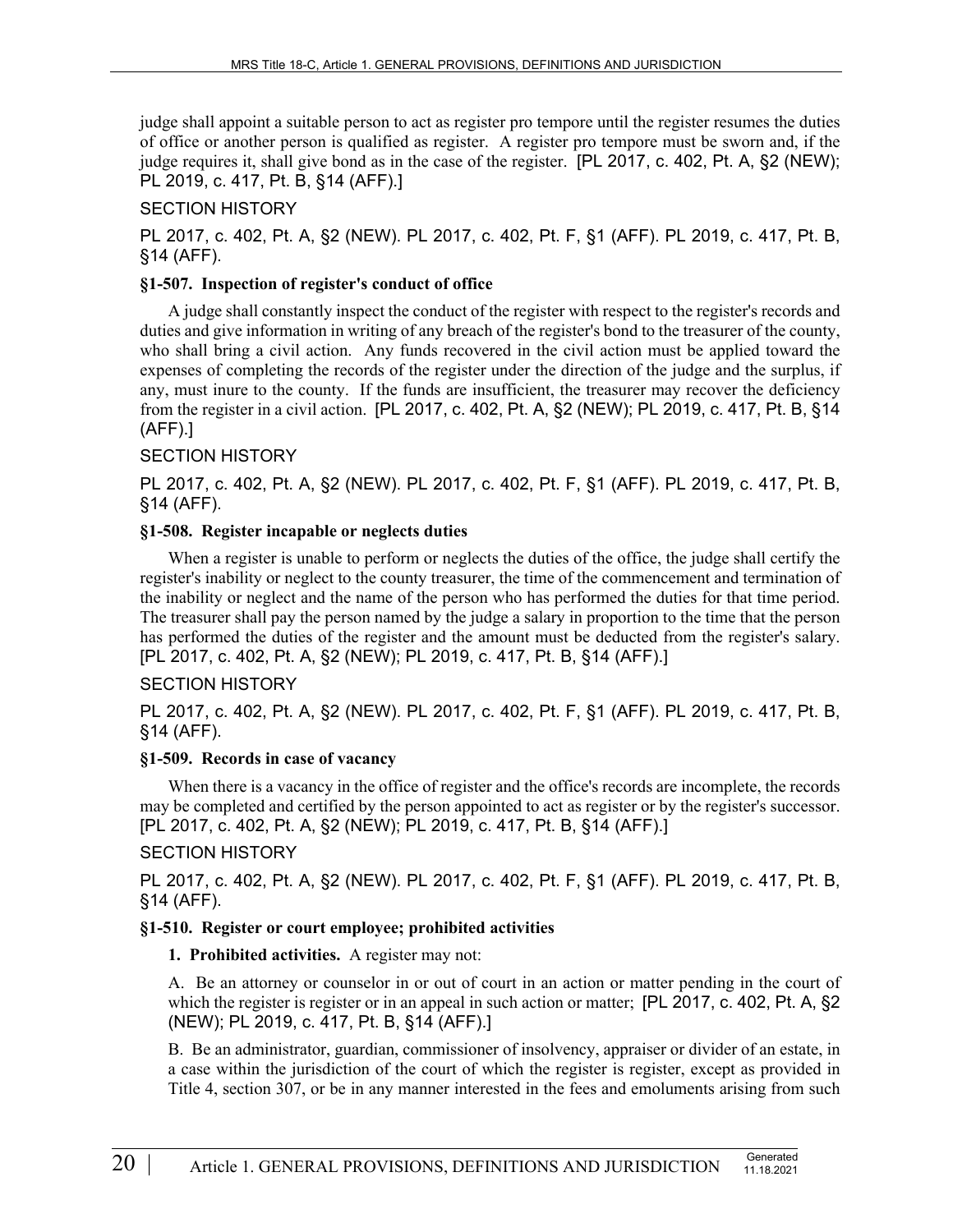an estate in that capacity; or [PL 2017, c. 402, Pt. A, §2 (NEW); PL 2019, c. 417, Pt. B, §14 (AFF).]

C. In violation of this section, commence or conduct, either personally or by agent or clerk, any matter, petition, process or proceeding in the court of which the register is register. [PL 2017, c. 402, Pt. A, §2 (NEW); PL 2019, c. 417, Pt. B, §14 (AFF).]

[PL 2017, c. 402, Pt. A, §2 (NEW); PL 2019, c. 417, Pt. B, §14 (AFF).]

**2. Assistance in drafting.** Except as otherwise provided in this section, a register may not draft or aid in drafting documents or paper that the register is by law required to record in full or in part. A register may aid in drafting applications in informal proceedings, petitions or sworn statements relating to the closing of decedents' estates that have not been contested prior to closing, applications for change of name and petitions for guardians of minors. A register or an employee of a court may not charge fees or accept anything of value for assisting in the drafting of documents to be used or filed in the court of which the person is the register or an employee.

[PL 2017, c. 402, Pt. A, §2 (NEW); PL 2019, c. 417, Pt. B, §14 (AFF).]

**3. Penalties.** The following penalties apply to violations of this section.

A. A register who violates subsection 1 commits a Class E crime. Violation of subsection 1 is a strict liability crime as defined in Title 17‑A, section 34, subsection 4‑A. [PL 2017, c. 402, Pt. A, §2 (NEW); PL 2019, c. 417, Pt. B, §14 (AFF).]

B. A register or employee of a court who violates subsection 2 is subject to a civil penalty of not more than \$100, to be recovered by a complainant in a civil action for the complainant's benefit or by civil action for the benefit of the county. [PL 2017, c. 402, Pt. A, §2 (NEW); PL 2019, c. 417, Pt. B, §14 (AFF).]

[PL 2017, c. 402, Pt. A, §2 (NEW); PL 2019, c. 417, Pt. B, §14 (AFF).]

SECTION HISTORY

PL 2017, c. 402, Pt. A, §2 (NEW). PL 2017, c. 402, Pt. F, §1 (AFF). PL 2019, c. 417, Pt. B, §14 (AFF).

### **§1-511. Fees for approved blanks and forms**

For all approved blanks, forms or schedule paper required in court proceedings, the register shall charge fees, which must be set by the register and approved by the county commissioners, so as to avoid incurring a loss to the county for such services. The register shall pay such fees to the county treasurer for the use and benefit of the county. [PL 2017, c. 402, Pt. A, §2 (NEW); PL 2019, c. 417, Pt. B, §14 (AFF).]

### SECTION HISTORY

PL 2017, c. 402, Pt. A, §2 (NEW). PL 2017, c. 402, Pt. F, §1 (AFF). PL 2019, c. 417, Pt. B, §14 (AFF).

### **PART 6**

### **COSTS AND FEES**

#### **§1-601. Costs in contested cases**

In contested probate cases and appeals, costs may be allowed to either party, including reasonable witness fees, costs of depositions, hospital records or medical reports and attorney's fees, to be paid to either or both parties out of the estate in controversy, as justice requires. In cases in which a will is contested on the grounds of undue influence or mental capacity, attorney's fees and costs may not be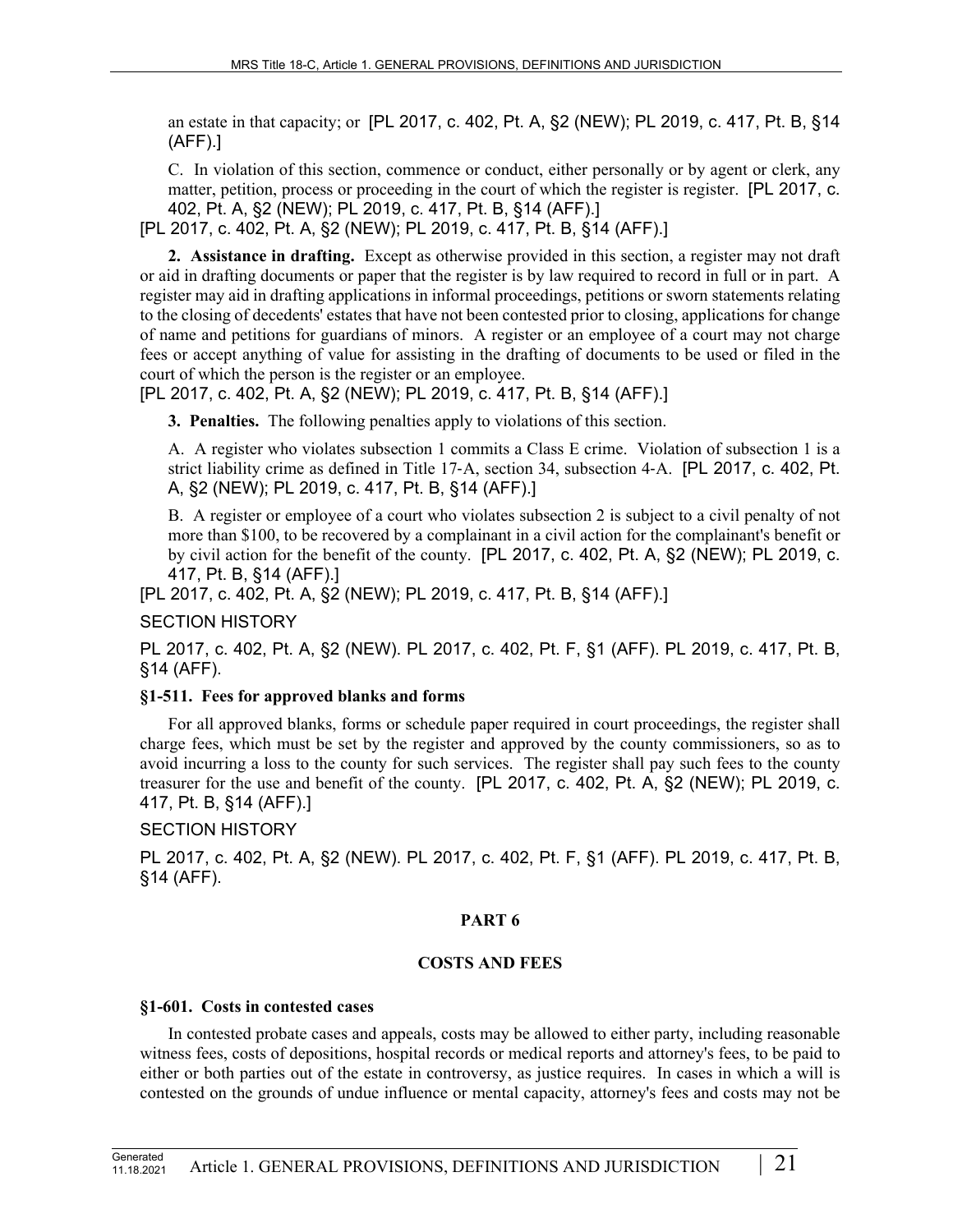allowed to a party who unsuccessfully contests the will. [PL 2017, c. 402, Pt. A, §2 (NEW); PL 2019, c. 417, Pt. B, §14 (AFF).]

#### SECTION HISTORY

PL 2017, c. 402, Pt. A, §2 (NEW). PL 2017, c. 402, Pt. F, §1 (AFF). PL 2019, c. 417, Pt. B, §14 (AFF).

#### **§1-602. Filing and certification fees**

The person making the request shall pay the register the following fees for filing or certifying documents. [PL 2017, c. 402, Pt. A, §2 (NEW); PL 2019, c. 417, Pt. B, §14 (AFF).]

**1. Certification.** For making and certifying to the register of deeds copies of devises of real estate, abstracts of petitions for appointment of a personal representative or for an elective share and any other document for which certification is required, the fee is \$20 plus the fee for recording as provided by Title 33, section 751, except as otherwise expressly provided by law. The fee must be paid by the personal representative, petitioner or other person filing the document to be certified when the copy of the devise, abstract, petition for elective share or other document for which certification is required is requested. The register of probate shall deliver the certified document to the register of deeds together with the fee for recording as provided by Title 33, section 751. [PL 2021, c. 250, §1 (AMD).]

**2. Filing.** For receiving and entering each petition or application for all estates, testate and intestate, including foreign estates, and the filing of a notice by a domiciliary foreign personal representative, except for the filing of a successor personal representative, when the value of the estate is:

- A. \$10,000 and under, the fee is \$40; [PL 2021, c. 250, §1 (AMD).]
- B. \$10,001 to \$20,000, the fee is \$60; [PL 2021, c. 250, §1 (AMD).]
- C. \$20,001 to \$30,000, the fee is \$75; [PL 2021, c. 250, §1 (AMD).]
- D. \$30,001 to \$40,000, the fee is \$95; [PL 2021, c. 250, §1 (AMD).]
- E. \$40,001 to \$50,000, the fee is \$125; [PL 2021, c. 250, §1 (AMD).]
- F. \$50,001 to \$75,000, the fee is \$190; [PL 2021, c. 250, §1 (AMD).]
- G. \$75,001 to \$100,000, the fee is \$250; [PL 2021, c. 250, §1 (AMD).]
- H. \$100,001 to \$150,000, the fee is \$325; [PL 2021, c. 250, §1 (AMD).]
- I. \$150,001 to \$200,000, the fee is \$375; [PL 2021, c. 250, §1 (AMD).]
- J. \$200,001 to \$250,000, the fee is \$450; [PL 2021, c. 250, §1 (AMD).]
- K. \$250,001 to \$300,000, the fee is \$500; [PL 2021, c. 250, §1 (AMD).]
- L. \$300,001 to \$400,000, the fee is \$575; [PL 2021, c. 250, §1 (AMD).]
- M. \$400,001 to \$500,000, the fee is \$625; [PL 2021, c. 250, §1 (AMD).]
- N. \$500,001 to \$750,000, the fee is \$700; [PL 2021, c. 250, §1 (AMD).]
- O. \$750,001 to \$1,000,000, the fee is \$750; [PL 2021, c. 250, §1 (AMD).]
- P. \$1,000,001 to \$1,500,000, the fee is \$875; [PL 2021, c. 250, §1 (AMD).]
- Q. \$1,500,001 to \$2,000,000, the fee is \$950; or [PL 2021, c. 250, §1 (AMD).]

R. More than \$2,000,000, the fee is \$1,200, and continuing in steps of \$250 for every increase in value of \$500,000 or part thereof above \$2,500,000. [PL 2021, c. 250, §1 (AMD).]

For filing a will for no probate, the fee is \$15.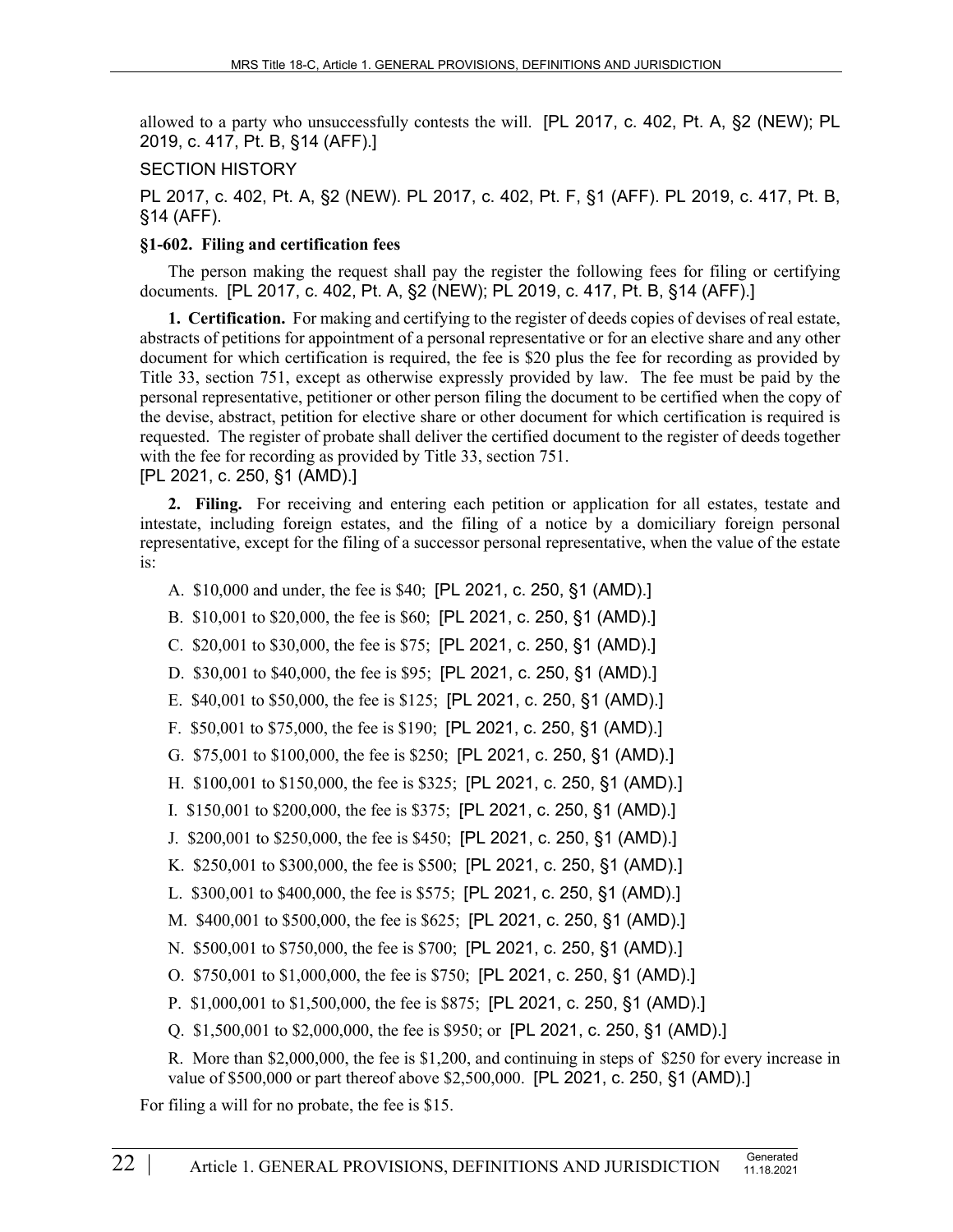For filing a will to be probated and without an appointment, the fee is \$20. [PL 2021, c. 250, §1 (AMD).]

**3. Copies of court records.** For making copies from the records of the court, the fee is \$1 for each page.

[PL 2017, c. 402, Pt. A, §2 (NEW); PL 2019, c. 417, Pt. B, §14 (AFF).]

**4. Certificate of appointment.** For each certificate, under seal of the court, of the appointment and qualification of a personal representative, guardian, conservator or trustee, the fee is \$10, and for each double certificate, the fee is \$20.

[PL 2021, c. 250, §1 (AMD).]

**5. Petition for appointment as guardian.** For filing a petition for appointment as guardian, the fee is \$90.

[PL 2021, c. 250, §1 (AMD).]

**6. Application for involuntary hospitalization.** For filing an application for involuntary hospitalization, the fee is \$10.

[PL 2017, c. 402, Pt. A, §2 (NEW); PL 2019, c. 417, Pt. B, §14 (AFF).]

**7. Petition for guardian and conservator.** For filing a joined petition for guardian and conservator, the fee is \$115.

[PL 2021, c. 250, §1 (AMD).]

**8. Petition for appointment of conservator.** For filing a petition for appointment of conservator, the fee is \$90.

[PL 2021, c. 250, §1 (AMD).]

**9. Petition for elective share.** For filing a petition for elective share, the fee is \$120. [PL 2017, c. 402, Pt. A, §2 (NEW); PL 2019, c. 417, Pt. B, §14 (AFF).]

**10. Subsequent informal appointments.** For all other subsequent informal appointments, the fee is \$50.

[PL 2021, c. 250, §1 (AMD).]

**11. Other formal proceeding.** For filing any other formal proceeding, the fee is \$50. [PL 2021, c. 250, §1 (AMD).]

**12. Registration of guardianship order from another state or acceptance of transfer.** For registering a guardianship order from another state or acceptance of transfer, the fee is \$50. [PL 2021, c. 250, §1 (AMD).]

SECTION HISTORY

PL 2017, c. 402, Pt. A, §2 (NEW). PL 2017, c. 402, Pt. F, §1 (AFF). PL 2019, c. 417, Pt. B, §14 (AFF). PL 2021, c. 250, §1 (AMD).

### **§1-603. Registers to account monthly for fees**

A register shall account for each calendar month under oath to the county treasurer for all fees received by the register or payable to the register by virtue of the office, specifying the items, and shall pay the whole amount for each calendar month to the treasurer of the county not later than the 15th day of the following month. [PL 2017, c. 402, Pt. A, §2 (NEW); PL 2019, c. 417, Pt. B, §14 (AFF).]

### SECTION HISTORY

PL 2017, c. 402, Pt. A, §2 (NEW). PL 2017, c. 402, Pt. F, §1 (AFF). PL 2019, c. 417, Pt. B, §14 (AFF).

## **§1-604. Expenses of partition**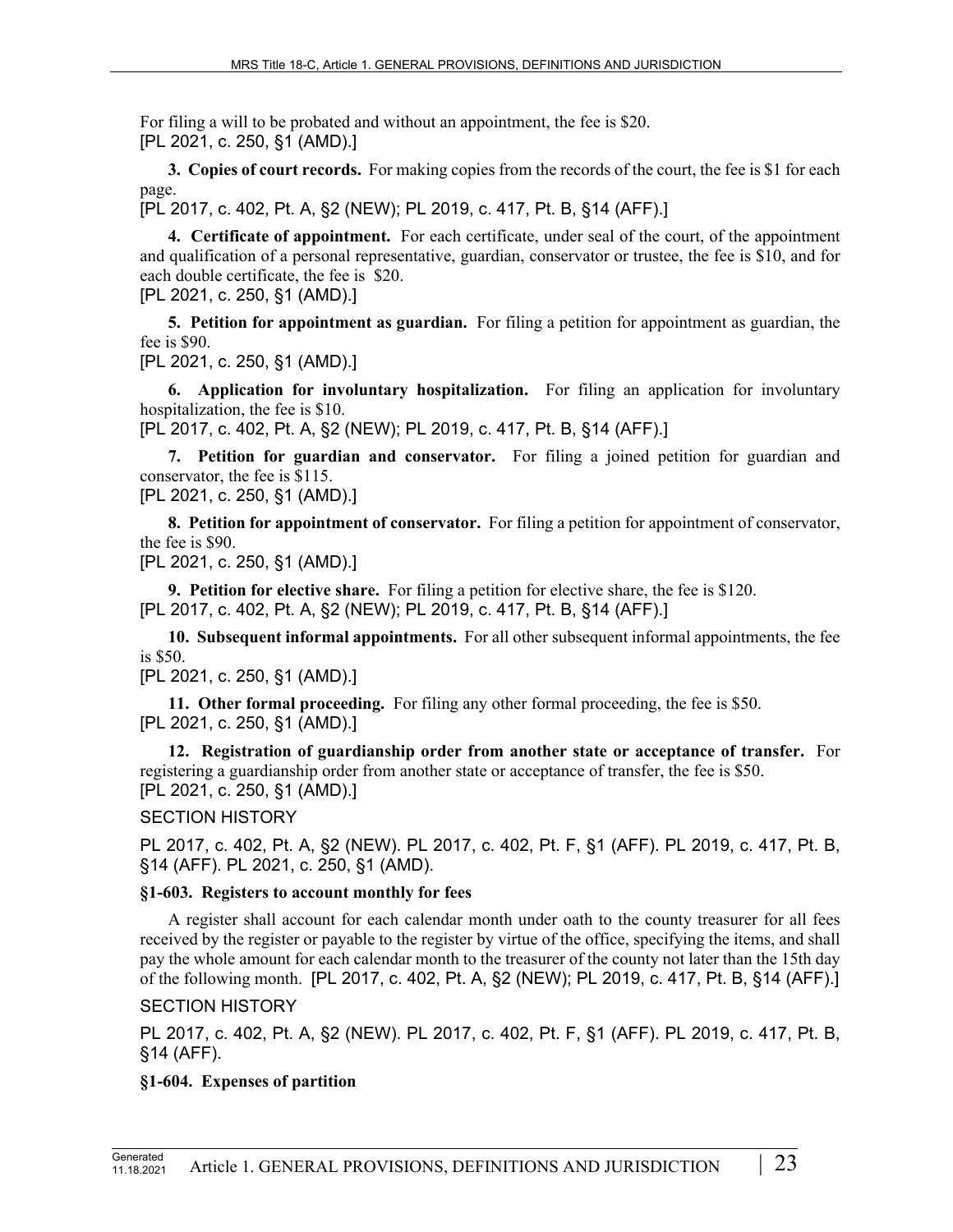When a partition of real estate is made by order of a judge, the interested parties shall pay the expenses in proportion to their interests. When expenses accrue prior to the closing order or statement of the personal representative of the deceased owner of such real estate, the personal representative may pay the expenses from the personal representative's account. In case of neglect or refusal to pay of any person liable to pay such expenses, the judge may issue a warrant of distress against that person for the amount due and costs of process. [PL 2017, c. 402, Pt. A, §2 (NEW); PL 2019, c. 417, Pt. B, §14 (AFF).]

### SECTION HISTORY

PL 2017, c. 402, Pt. A, §2 (NEW). PL 2017, c. 402, Pt. F, §1 (AFF). PL 2019, c. 417, Pt. B, §14 (AFF).

#### **§1-605. Compensation of court reporters**

Court reporters appointed under Title 4, sections 751 to 756 shall, if a transcript is requested by the court or a party, file the original transcript with the court and receive the same compensation as provided by law for temporary court reporters as well as mileage at the rate of  $10¢$  a mile. [PL 2017, c. 402, Pt. A, §2 (NEW); PL 2019, c. 417, Pt. B, §14 (AFF).]

Transcripts furnished for the files of the court must be paid for by the county in which the court or examination is held at the rate prescribed by the Supreme Judicial Court, after the reporter's bill has been allowed by the judge of the court in which the services were rendered. In probate matters, the personal representative, conservator or guardian shall, in each case out of the estate handled by that personal representative, conservator or guardian, pay to the register for the county the amount of the reporter's fees, giving the fees the same priority as provided in section 3‑815 for other costs and expenses of administration, or as otherwise provided for in the case of insolvent estates. If the estate assets are not sufficient, the court may order payment by the county. [PL 2017, c. 402, Pt. A, §2 (NEW); PL 2019, c. 417, Pt. B, §14 (AFF).]

### SECTION HISTORY

PL 2017, c. 402, Pt. A, §2 (NEW). PL 2017, c. 402, Pt. F, §1 (AFF). PL 2019, c. 417, Pt. B, §14 (AFF).

### **§1-606. Court reporters to furnish copies**

Court reporters shall furnish correct typewritten copies of the oral testimony taken at any hearing or examination upon request by any person and payment of transcript rates prescribed by the Supreme Judicial Court. [PL 2017, c. 402, Pt. A, §2 (NEW); PL 2019, c. 417, Pt. B, §14 (AFF).]

### SECTION HISTORY

PL 2017, c. 402, Pt. A, §2 (NEW). PL 2017, c. 402, Pt. F, §1 (AFF). PL 2019, c. 417, Pt. B, §14 (AFF).

### **§1-607. Surcharge for restoration, storage and preservation of records**

**1. Surcharge.** In addition to any other fees required by law, a register shall collect a surcharge of \$10 per petition, application or complaint, except for name changes, filed in the court. [PL 2017, c. 402, Pt. A, §2 (NEW); PL 2019, c. 417, Pt. B, §14 (AFF).]

**2. Nonlapsing account.** The surcharge imposed in subsection 1 must be transferred to the county treasurer, who shall deposit it in a separate, nonlapsing account within 30 days of receipt. Money in the account is not available for use as general revenue of the county. Interest earned on the account must be credited to the account.

[PL 2017, c. 402, Pt. A, §2 (NEW); PL 2019, c. 417, Pt. B, §14 (AFF).]

**3. Use of account funds.** The money in the account established in subsection 2 must be used for the restoration, storage and preservation of the records filed in the office of the register and in the court.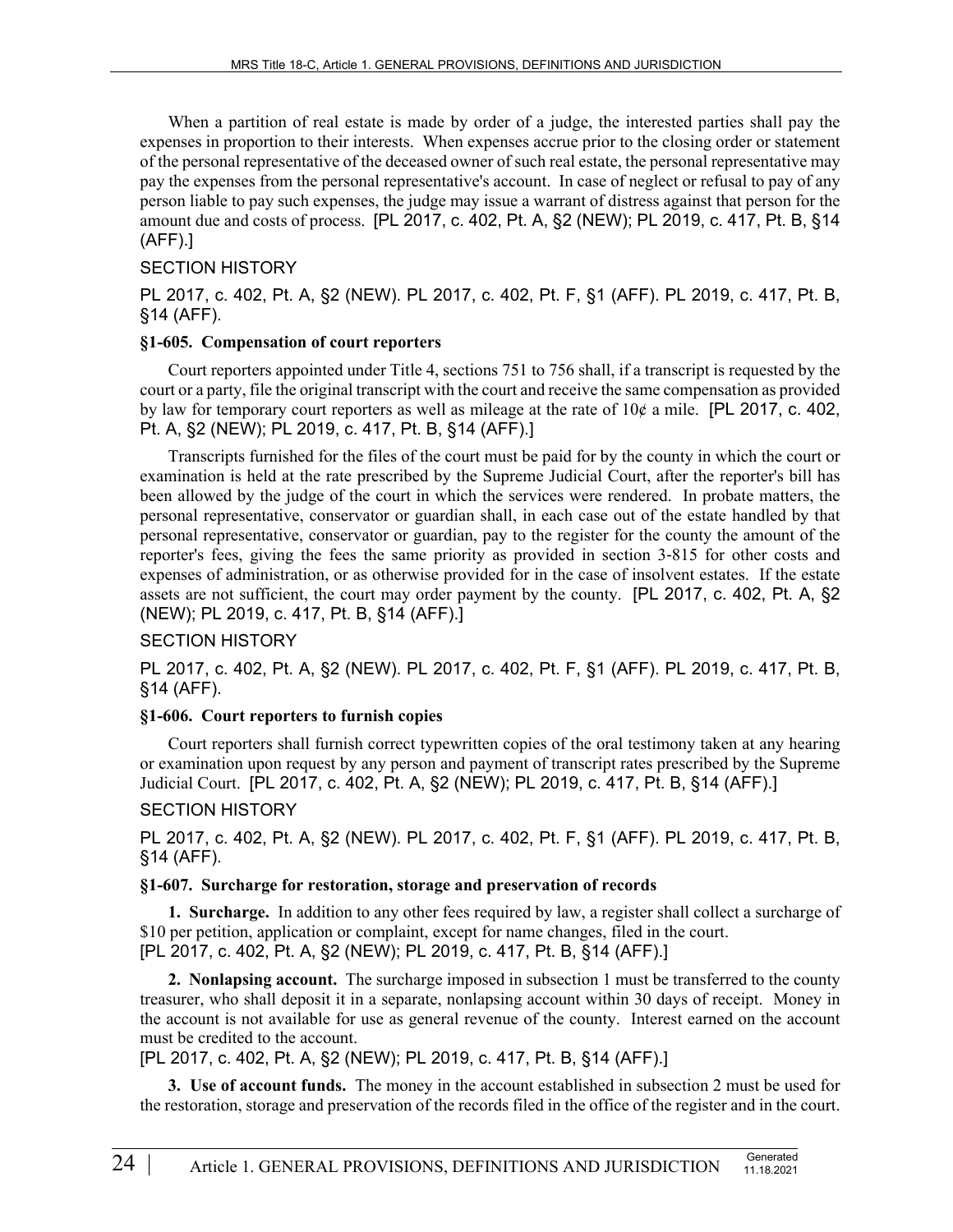No withdrawals from this account may be made without the express written request or approval of the register.

[PL 2017, c. 402, Pt. A, §2 (NEW); PL 2019, c. 417, Pt. B, §14 (AFF).]

**4. Waiver of surcharge.** The judge may waive the surcharge in subsection 1 if the judge believes that it will prove a hardship for the individual filing the petition, application or complaint. [PL 2017, c. 402, Pt. A, §2 (NEW); PL 2019, c. 417, Pt. B, §14 (AFF).]

#### SECTION HISTORY

PL 2017, c. 402, Pt. A, §2 (NEW). PL 2017, c. 402, Pt. F, §1 (AFF). PL 2019, c. 417, Pt. B, §14 (AFF).

#### **§1-608. Fees not established in statute**

Unless otherwise specifically stated in statute or in the Rules of Probate Procedure published by the Supreme Judicial Court, the Probate Court shall charge the same fee charged by the District Court or the Superior Court for similar procedures. [PL 2017, c. 402, Pt. A, §2 (NEW); PL 2019, c. 417, Pt. B, §14 (AFF).]

#### SECTION HISTORY

PL 2017, c. 402, Pt. A, §2 (NEW). PL 2017, c. 402, Pt. F, §1 (AFF). PL 2019, c. 417, Pt. B, §14 (AFF).

#### **PART 7**

### **CHANGE OF NAME**

#### **§1-701. Process to change name**

**1. Petition, request; where filed.** This section governs the process to change the name of a person.

A. A person may petition to change that person's name in the Probate Court in the county where the person resides. [PL 2021, c. 14, §1 (NEW).]

B. A parent or guardian of a minor may petition to change a minor's name in the Probate Court in the county where the minor resides, unless the District Court has exclusive jurisdiction pursuant to Title 4, section 152, subsection 5‑A, in which case the petition must be filed in the District Court. [PL 2021, c. 14, §1 (NEW).]

C. A parent or guardian may request to change a minor's name as part of a proceeding concerning parentage or other parental rights, including actions for divorce, parental rights and responsibilities, post-judgment motions and any other proceeding involving parental rights with respect to the minor, in the District Court without filing a separate petition if the parent or guardian asserts good cause. [PL 2021, c. 14, §1 (NEW).]

D. A minor may petition for a name change through an emancipation proceeding without filing a separate petition if the minor asserts good cause. [PL 2021, c. 14, §1 (NEW).]

E. A change of a minor's name may not be ordered pursuant to a protection from abuse order under Title 19‑A, section 4007. [PL 2021, c. 14, §1 (NEW).]

For purposes of this section, "parent" means a person who, with respect to the minor, has established parentage pursuant to Title 19‑A, chapter 61 and whose parental rights have not been terminated.

For purposes of this section, "guardian" means a person appointed by a court to make decisions with respect to the personal affairs of an individual. "Guardian" includes a coguardian and a permanency guardian appointed under Title 22, section 4038‑C but does not include a guardian ad litem.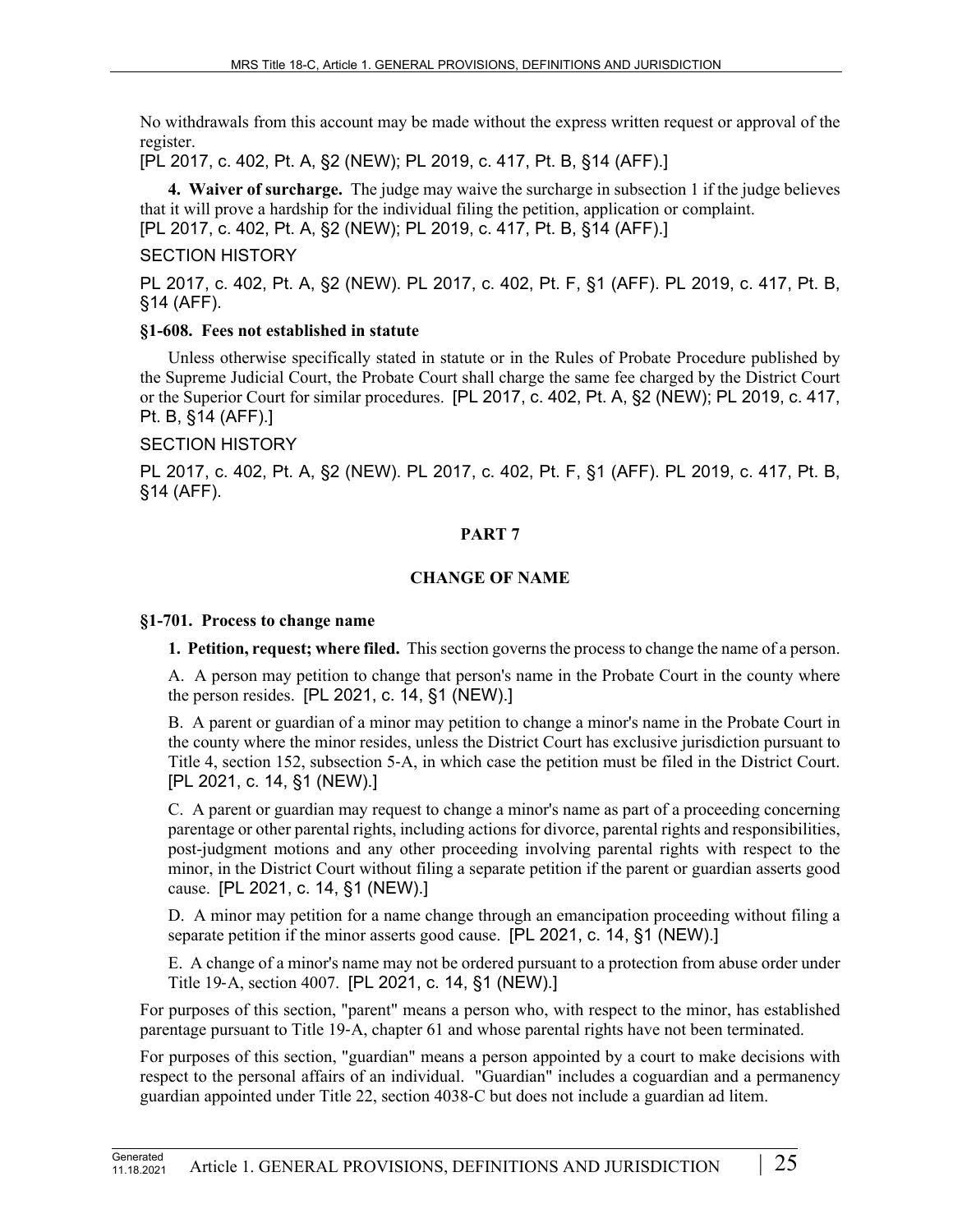[PL 2021, c. 14, §1 (AMD).]

**2. Notice and name change; adults; notice.** Upon receipt of a petition filed under subsection 1, paragraph A, the court, after due notice, may change the name of the person who is an adult. To protect the safety of the person for whom the name change is sought, the court may limit the notice required if the person shows by a preponderance of the evidence that the person is currently in reasonable fear of the person's safety.

A. [PL 2019, c. 629, §1 (RP).]

B. [PL 2021, c. 14, §1 (RP).] [PL 2021, c. 14, §1 (AMD).]

**2-A. Notice and name change; minors.** A parent or guardian who has filed a petition under subsection 1, paragraph B or has requested a name change in a District Court proceeding under subsection 1, paragraph C shall provide notice pursuant to the applicable rules of procedure to any other parent, any guardian and any person or agency with legal custody of the minor; to the guardian ad litem if one is currently appointed; and to the minor if the minor is 14 years of age or older, but does not need to publish notice of the minor's name change unless the court orders that notice of the name change of the minor be published due to the specific circumstances of the case. To protect the safety of the minor for whom the name change is sought, the court may limit notice required if the parent who has sole parental rights and responsibilities shows by a preponderance of the evidence that:

A. The minor is a victim of abuse; or [PL 2021, c. 14, §1 (NEW).]

B. The minor or petitioner is currently in reasonable fear of the minor's or petitioner's safety. [PL 2021, c. 14, §1 (NEW).]

[PL 2021, c. 14, §1 (NEW).]

**2-B. Evaluation of minor's name change.** Upon proof of service of the notice required under subsection 2-A and after providing an opportunity for those entitled to notice to respond to the petition:

A. The court shall change a minor's name by agreement of all parties, which a party may indicate by signing a waiver; or [PL 2021, c. 14, §1 (NEW).]

B. In the event that not all parties agree to the name change, the court shall consider the following factors to assess whether the request or petition is in the best interest of the minor:

(1) The minor's expressed preference, if the minor is of sufficient age and maturity to articulate a basis for preferring a particular name;

(2) If the minor is 14 years of age or older, whether the minor consents or objects to the name change petition;

(3) The extent to which the minor uses a particular name;

(4) Whether the minor's name is different from any of the minor's siblings and the degree to which the minor associates and identifies with siblings on any side of the minor's family;

(5) The difficulties, harassment or embarrassment that the minor may experience by bearing the current or proposed name; and

(6) Any other factor the court considers relevant to the minor's best interests, including the factors outlined in Title 19‑A, section 1653, subsection 3.

If the court finds that the name change is in the best interest of the minor by a preponderance of the evidence, the court shall change the minor's name. [PL 2021, c. 14, §1 (NEW).] [PL 2021, c. 14, §1 (NEW).]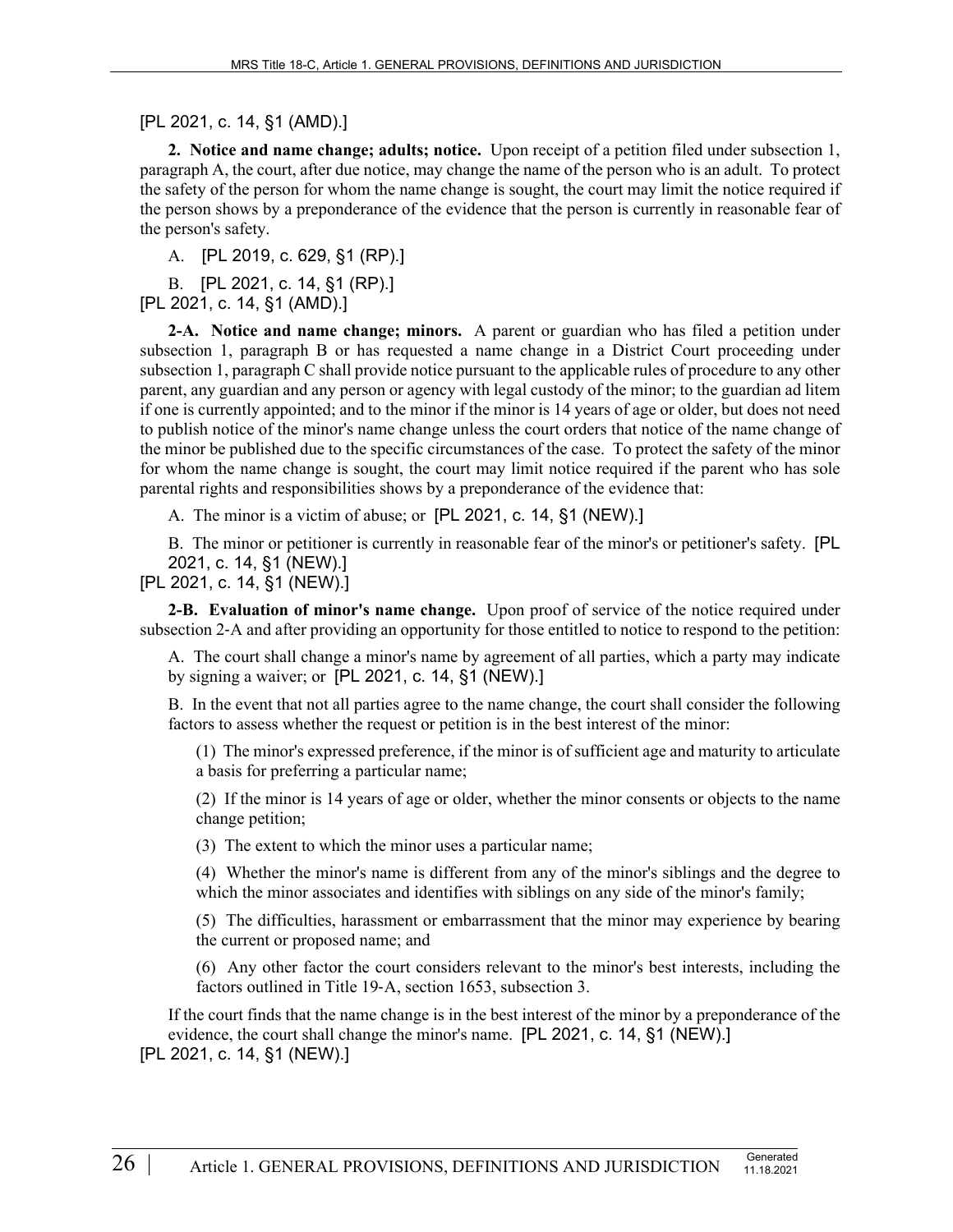**3. Record.** The court shall make and preserve a record of a name change. If the court limited the notice required under subsection 2 or 2–A, the court may make the record of the name change confidential or not public.

[PL 2021, c. 14, §1 (AMD).]

**4. Filing fee.** The fee for filing a name change petition is \$75. [PL 2021, c. 250, §2 (AMD).]

**5. Background checks.** The court may require a person seeking a name change to undergo one or more of the following background checks: a criminal history record check; a motor vehicle record check; or a credit check. The court may require the person to pay the cost of each background check required.

[PL 2021, c. 14, §1 (AMD).]

**6. Denial of petition brought for improper purpose.** The court may not change the name of a person if the court has reason to believe that the person is seeking the name change for purposes of defrauding another person or entity or for purposes otherwise contrary to the public interest. [PL 2021, c. 14, §1 (AMD).]

### SECTION HISTORY

PL 2017, c. 402, Pt. A, §2 (NEW). PL 2017, c. 402, Pt. F, §1 (AFF). PL 2019, c. 417, Pt. B, §14 (AFF). PL 2019, c. 629, §1 (AMD). PL 2021, c. 14, §1 (AMD). PL 2021, c. 250, §2 (AMD).

### **PART 8**

### **PROBATE AND TRUST LAW ADVISORY COMMISSION**

#### **§1-801. Commission established**

The Probate and Trust Law Advisory Commission, established in Title 5, section 12004‑I, subsection 73‑B and referred to in this Part as "the commission," is created for the purpose of conducting a continuing study of the probate and trust laws of the State. [PL 2017, c. 402, Pt. A, §2 (NEW); PL 2019, c. 417, Pt. B, §14 (AFF).]

**1. Membership.** The commission is composed of 10 members who have experience in practicing probate and trust law or are knowledgeable about probate and trust law. The membership of the commission must include:

A. Two Probate Court Judges, appointed by the Chief Justice of the Supreme Judicial Court; [PL 2017, c. 402, Pt. A, §2 (NEW); PL 2019, c. 417, Pt. B, §14 (AFF).]

B. One Superior Court Justice, appointed by the Chief Justice of the Supreme Judicial Court; [PL 2017, c. 402, Pt. A, §2 (NEW); PL 2019, c. 417, Pt. B, §14 (AFF).]

C. Five members of the trusts and estates law section of the Maine State Bar Association, appointed by the Chief Justice of the Supreme Judicial Court; [PL 2017, c. 402, Pt. A, §2 (NEW); PL 2019, c. 417, Pt. B, §14 (AFF).]

D. One member representing the interests of older people, appointed by the Governor; and [PL 2017, c. 402, Pt. A, §2 (NEW); PL 2019, c. 417, Pt. B, §14 (AFF).]

E. The Attorney General or the Attorney General's designee. [PL 2017, c. 402, Pt. A, §2 (NEW); PL 2019, c. 417, Pt. B, §14 (AFF).]

[PL 2017, c. 402, Pt. A, §2 (NEW); PL 2019, c. 417, Pt. B, §14 (AFF).]

**2. Terms.** A member is appointed for a term of 3 years and may be reappointed. [PL 2017, c. 402, Pt. A, §2 (NEW); PL 2019, c. 417, Pt. B, §14 (AFF).]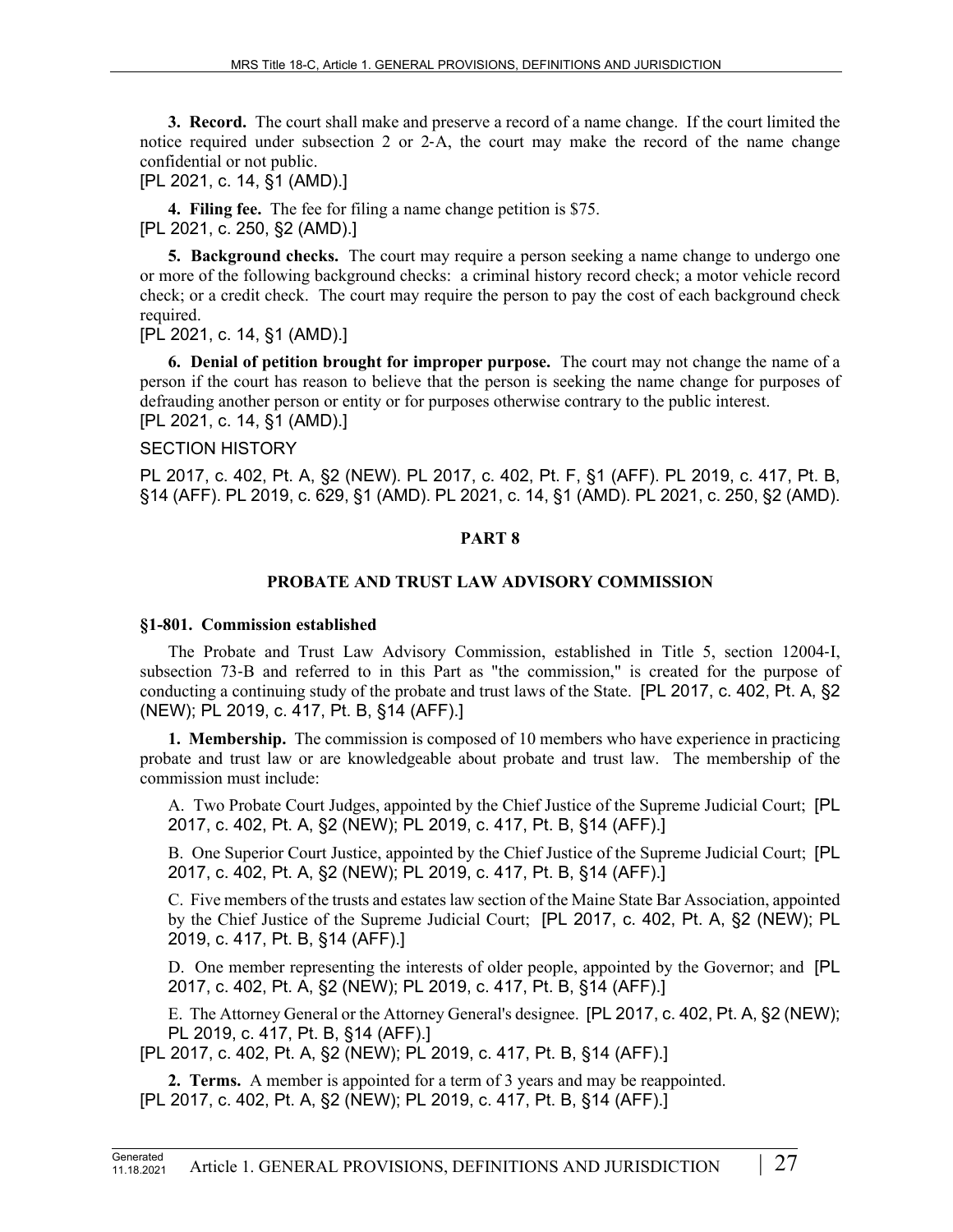**3. Vacancies.** In the event of the death or resignation of a member, the appointing authority under subsection 1 shall appoint a qualified person for the remainder of the term.

[PL 2017, c. 402, Pt. A, §2 (NEW); PL 2019, c. 417, Pt. B, §14 (AFF).]

# SECTION HISTORY

PL 2017, c. 402, Pt. A, §2 (NEW). PL 2017, c. 402, Pt. F, §1 (AFF). PL 2019, c. 417, Pt. B, §14 (AFF).

### **§1-802. Consultants; experts**

Whenever it considers appropriate, the commission may seek the advice of consultants or experts, including representatives of the legislative and executive branches, in fields related to the commission's duties. [PL 2017, c. 402, Pt. A, §2 (NEW); PL 2019, c. 417, Pt. B, §14 (AFF).]

### SECTION HISTORY

PL 2017, c. 402, Pt. A, §2 (NEW). PL 2017, c. 402, Pt. F, §1 (AFF). PL 2019, c. 417, Pt. B, §14 (AFF).

## **§1-803. Duties**

### **1. Examine, evaluate and recommend.** The commission shall:

A. Examine this Title and Title 18‑B and draft amendments that the commission considers advisable; [PL 2017, c. 402, Pt. A, §2 (NEW); PL 2019, c. 417, Pt. B, §14 (AFF).]

B. Evaluate the operation of this Title and Title 18‑B and recommend amendments based on the evaluation; [PL 2017, c. 402, Pt. A, §2 (NEW); PL 2019, c. 417, Pt. B, §14 (AFF).]

C. Examine current laws pertaining to probate and trust laws and recommend changes based on the examination; and [PL 2017, c. 402, Pt. A, §2 (NEW); PL 2019, c. 417, Pt. B, §14 (AFF).]

D. Examine any other aspects of the State's probate and trust laws, including substantive, procedural and administrative matters, that the commission considers relevant. [PL 2017, c. 402, Pt. A, §2 (NEW); PL 2019, c. 417, Pt. B, §14 (AFF).]

[PL 2017, c. 402, Pt. A, §2 (NEW); PL 2019, c. 417, Pt. B, §14 (AFF).]

**2. Propose changes.** The commission may propose to the Legislature, at the start of each session, changes in the probate and trust laws and in related provisions that the commission considers appropriate.

[PL 2017, c. 402, Pt. A, §2 (NEW); PL 2019, c. 417, Pt. B, §14 (AFF).]

SECTION HISTORY

PL 2017, c. 402, Pt. A, §2 (NEW). PL 2017, c. 402, Pt. F, §1 (AFF). PL 2019, c. 417, Pt. B, §14 (AFF).

## **§1-804. Organization**

The Chief Justice of the Supreme Judicial Court shall notify all members of the commission of the time and place of the first meeting of the commission. At that time the commission shall organize, elect a chair, vice-chair and secretary-treasurer from its membership and adopt rules governing the administration of the commission and its affairs. The commission shall maintain financial records as required by the State Auditor. [PL 2017, c. 402, Pt. A, §2 (NEW); PL 2019, c. 417, Pt. B, §14 (AFF).]

### SECTION HISTORY

PL 2017, c. 402, Pt. A, §2 (NEW). PL 2017, c. 402, Pt. F, §1 (AFF). PL 2019, c. 417, Pt. B, §14 (AFF).

### **§1-805. Federal funds**